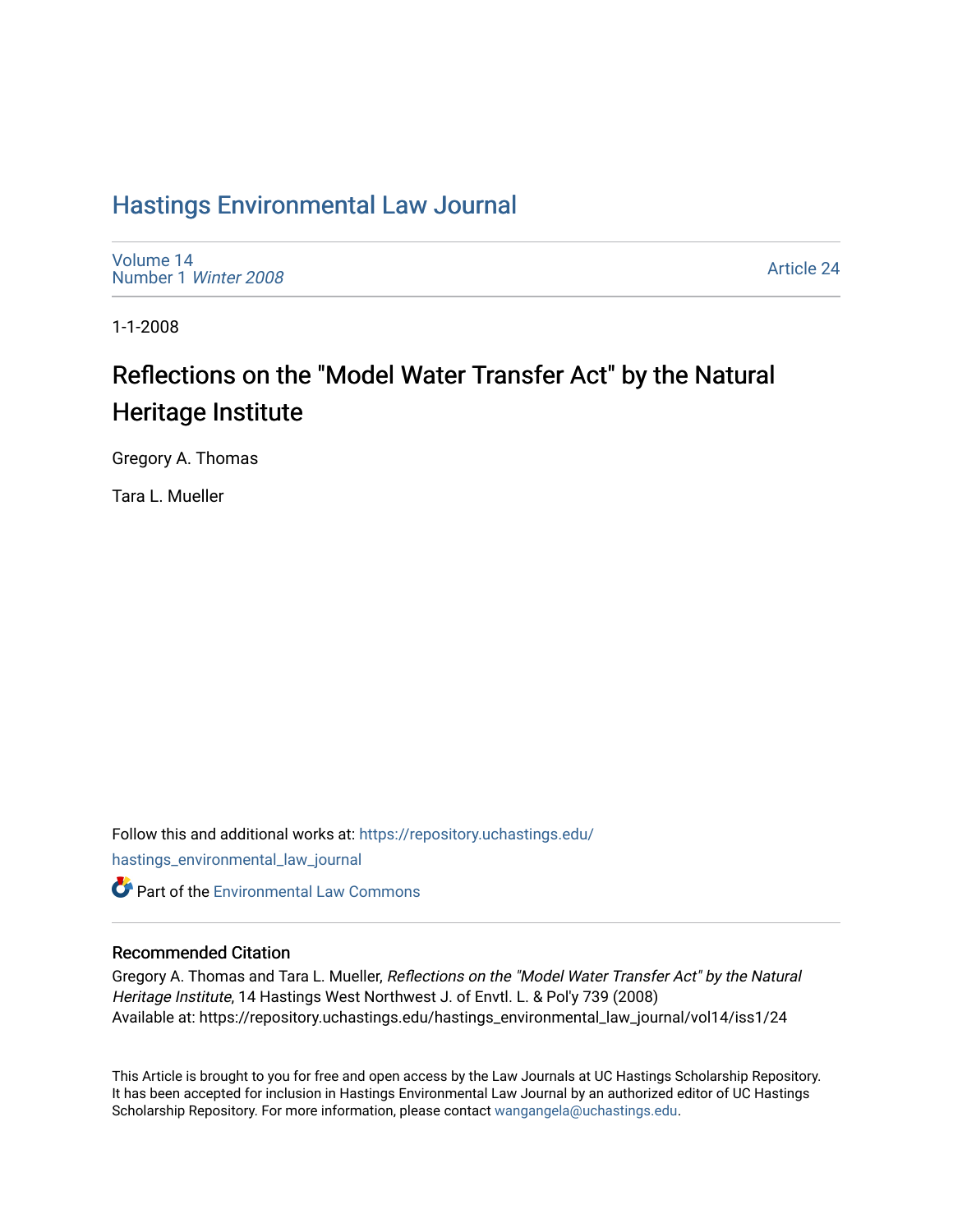## <span id="page-1-0"></span>**Reflections on the "Model Water Transfer Act" by the Natural Heritage Institute**

*Gregory A. Thomas and Tara L. Mueller\** 

#### **I. Introduction**

The state's limited water supply is, for all intents and purposes, fully appropriated, and yet there are large and growing unmet needs in all sectors, particularly in drier years. A functional water market, if we can stimulate it, has unique potential to reallocate these scarce supplies to maximize their social value in a manner that is efficient and acceptable to the current rights holders. The Model Water Transfer Act (Model Act) is the latest in a series of recent proposals to reform the state laws governing the market transfer of water and water rights in California, a state where transfers are more debated than consummated due to a plethora of obstacles. Transfers are more difficult in California than in other jurisdictions due to a number of unique circumstances. Developed water supplies are dominated by the two large public projects, the federal Central Valley Project (CVP) and the State Water Project (SWP). Under these two regimes, water is distributed largely through local district contractors. This scheme of developed surface water is the largest source of groundwater recharge in many areas of this state in which irrigators rely on groundwater more than anywhere in the western reclamation domain. As a result, water transfers often require approval at three levels, the local district, the Bureau of Reclamation or the Department of Water Resources, and the State Water Resources Control Board (Board). Thus, they are subject to many checkpoints, rules, criteria and inertial influences. Successful transfers across district boundaries are rare; multi-year transfers even more rare.<sup>1</sup>

<sup>\*</sup>Gregory A. Thomas, J.D., is the founder and chief executive officer of the Natural Heritage Institute, a non-profit natural resources conservation organization. Between 1983- 88, he was visiting a law professor at UCLA, UC Berkeley, and universities in the People's Republic of China. From 1978-83, he was a senior attorney with the Natural Resources Defense Council's international program and later the managing attorney of its San Francisco office. His practice has encompassed virtually every aspect of natural resource management, including water, energy, air quality, biodiversity, environmental planning, and international conservation. He has experience in litigation and administrative trials, policy analysis, legislative advocacy, and consensus building processes.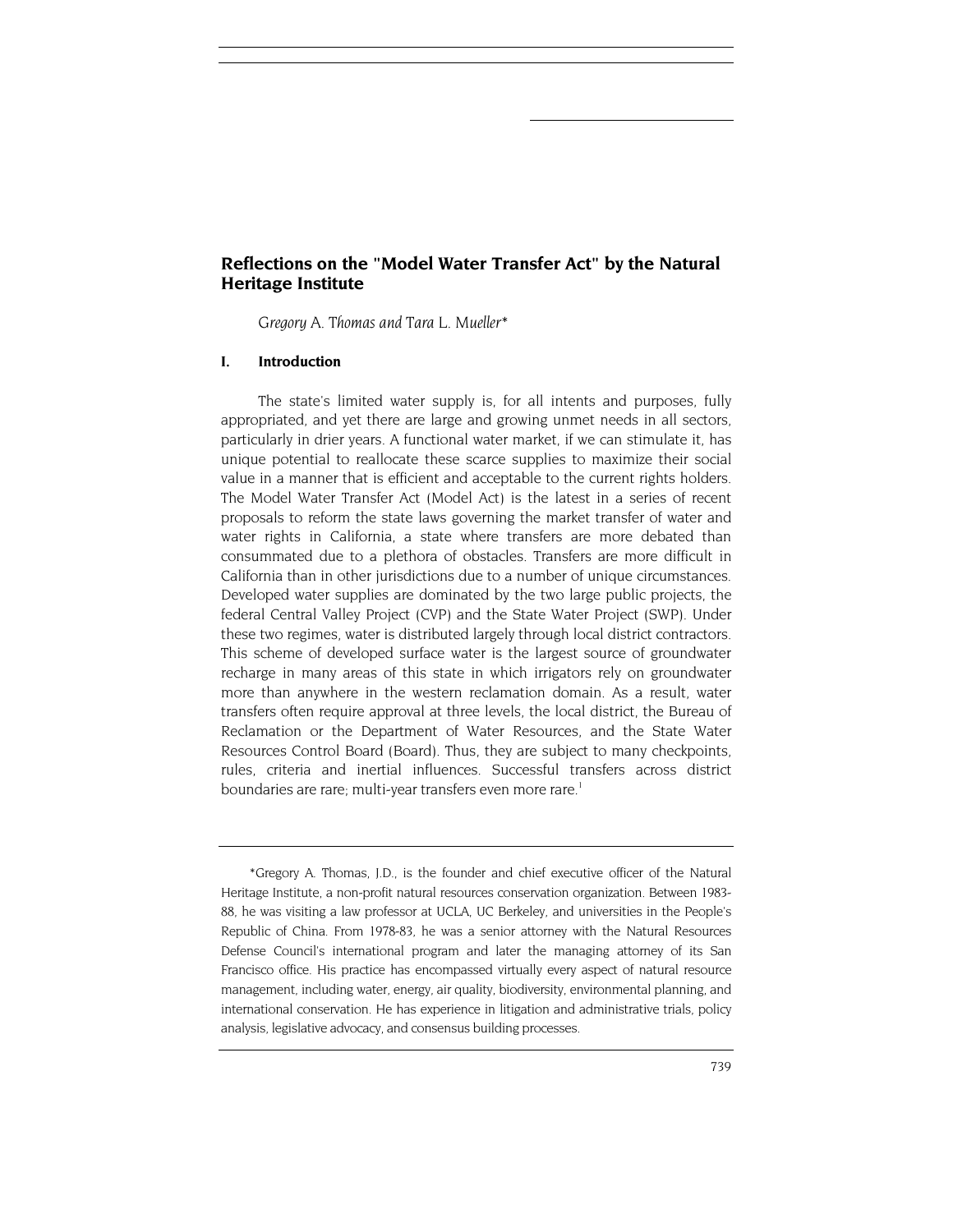The Model Act would make incremental progress in lowering some of the legal hurdles to water transfers, although it would sweep too broadly in expediting the Board approval process, as discussed below. Since previous efforts have foundered on attempting a more comprehensive set of reforms, incremental progress may be the prudent course. Yet, larger steps will eventually be needed, in our view, to allow water transfers to achieve their potential as a mechanism for expanding the beneficial use and reallocating the limited supply of water. In the California context, it is difficult to view state water law in isolation, fitting as it does within a water allocation system that is dominated by the CVP and its contracting districts. Thus, federal reclamation law and the incentives that drive local and private initiatives are as important as state law in devising an optimal water transfer system. Ideally, the proposal to reform state water transfer laws would derive from a comprehensive analysis of the critical constraints and disincentives, viewed from the vantage point of the actors at the critical decisional nodes, those who own or control the already allocated supply, those who want access to that supply, those who are at risk when water rights are transferred, and those in the approval loop.

Proceeding from a global vantage point, it is easier to discern where the state rules need to be "tuned up" to make a comprehensive approach work. It is also easier to see where the federal rules are the critical constraint, and where the voluntary initiatives may need to be fostered. These insights would permit the proposed state law reforms to include incentives for private initiative in furtherance of transfers. It would also provide a source of advice to the U.S. Congress and the partisans in the current debate over reforms to reclamation law regarding how the federal transfer rules could be fashioned to produce an optimal state-federal transfer framework. While more ambitious, describing the larger institutional framework within which imported state laws could best operate would be a valuable service.

Tara Mueller, J.D., at the time this was written, was a staff attorney at the Natural Heritage Institute, a non-profit, public interest natural resources law and consulting firm in San Francisco. She is currently the Director of the Biodiversity Legal Program at the Environmental Law Foundation in Oakland, California. Ms. Mueller's practice focuses on endangered species, forestry, water rights and water quality, land use, and wetlands law. She is the author of the *Guide to the Federal and California Endangered Species Laws*, published by the Planning and Conservation League Foundation, as well as numerous articles on endangered species and other environmental issues. Ms. Mueller is also the co-chair of the Legislative Committee of the Environmental Law Section of the California State Bar. She is a 1992 graduate of Hastings College of Law.

<sup>1.</sup> For a more detailed explanation of the local, state and federal regimes which govern market reallocations of water in California, see Brian E. Gray, *The Modern Era in California Water Law*, 45 HASTINGS L.J. 249 (1994). For a more detailed explanation of the institutional barriers which have historically inhibited a more prolific California water market, see Barton H. Thompson, Jr., *Institutional Perspectives on Water Policy and Markets*, 81 CALIF. L. REV. 671 (1993).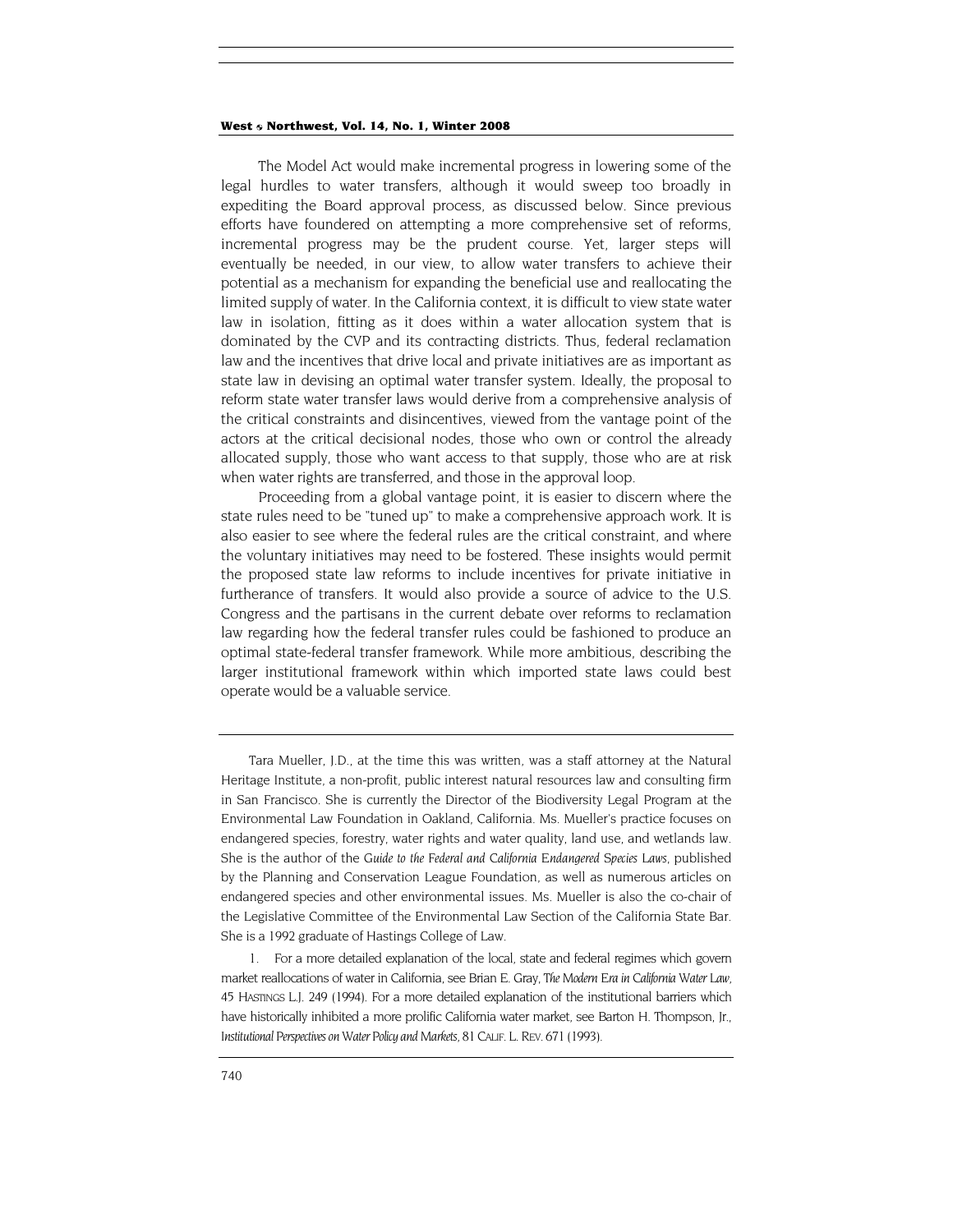It is from this vantage point that we now turn to address particular issues raised by the Model Act, highlight areas of special concern, and offer suggestions on alternative solutions. In Part II, we begin by proposing an incentive scheme intended to stimulate user-initiated transfers and enhance the role and participation of water districts in the movement of water across district boundaries. In Part III, we focus on the special problems associated with limiting transferable water to the either consumptively used or irretrievably lost. In Part IV, our attention turns to the Model Act provision which protects groundwater resources, and the essential function it would serve particularly in areas of critical overdraft. Part V concentrates on the significant dangers inherent in the Model Act's sweeping reform of the administrative approval process. Recognizing the importance of an expedited process, we offer an alternative approach which not only streamlines transfer approvals, but at the same time adequately safeguards environmental protection. Part VI focuses on third party economic consequences of an aggressive water market, and in Part VII, we promote an impact compensation fund better designed to ameliorate these concerns and simultaneously facilitate transfer activity. Part VIII focuses on the Model Act's cumulative instream flow provision, the effectiveness of which could be enhanced by a simple measure bringing greater security to voluntary flow dedication. Finally, in Part IX, we question the propriety of the severely limiting time constraints under which the Board would be required to promulgate regulations sufficient to protect Delta water quality standards.

## **II. Creating Incentives for Water and Irrigation Districts to Facilitate Water Transfers**

A key to voluntary water transfers is to encourage water districts to play a facilitative role. A fundamental impediment has been the stalemate over the extent to which members of water districts enjoy a transferable interest in the water allotted to them and the extent to which other members, or the district itself, can or should be able to constrain or veto member initiated transfers. The issue is whether a member of the district holds an individual water right unencumbered by any collective rights. In one view, district members have a legal right to transfer their allotment outside the district. In the view of many district managers and members, however, water supplied by a district is like a common property resource, in that any allotment not used by one district member reverts to the common pool and becomes available for other members to use. In fact, the internal allocation rules, arrangements and contracts with districts are quite variable, and in many, the common property mentality is not without a rational basis.<sup>2</sup>

<span id="page-3-0"></span><sup>2.</sup> GREGORY A. THOMAS AND MICHELLE LEIGHTON-SCHWARTZ, NATURAL HERITAGE INSTITUTE, LEGAL AND INSTITUTIONAL STRUCTURES FOR MANAGING AGRICULTURAL DRAINAGE IN THE SAN JOAQUIN VALLEY: DESIGNING A FUTURE, 116-30 (September 30, 1990) (report prepared for the Sam Joaquin Valley Drainage Program).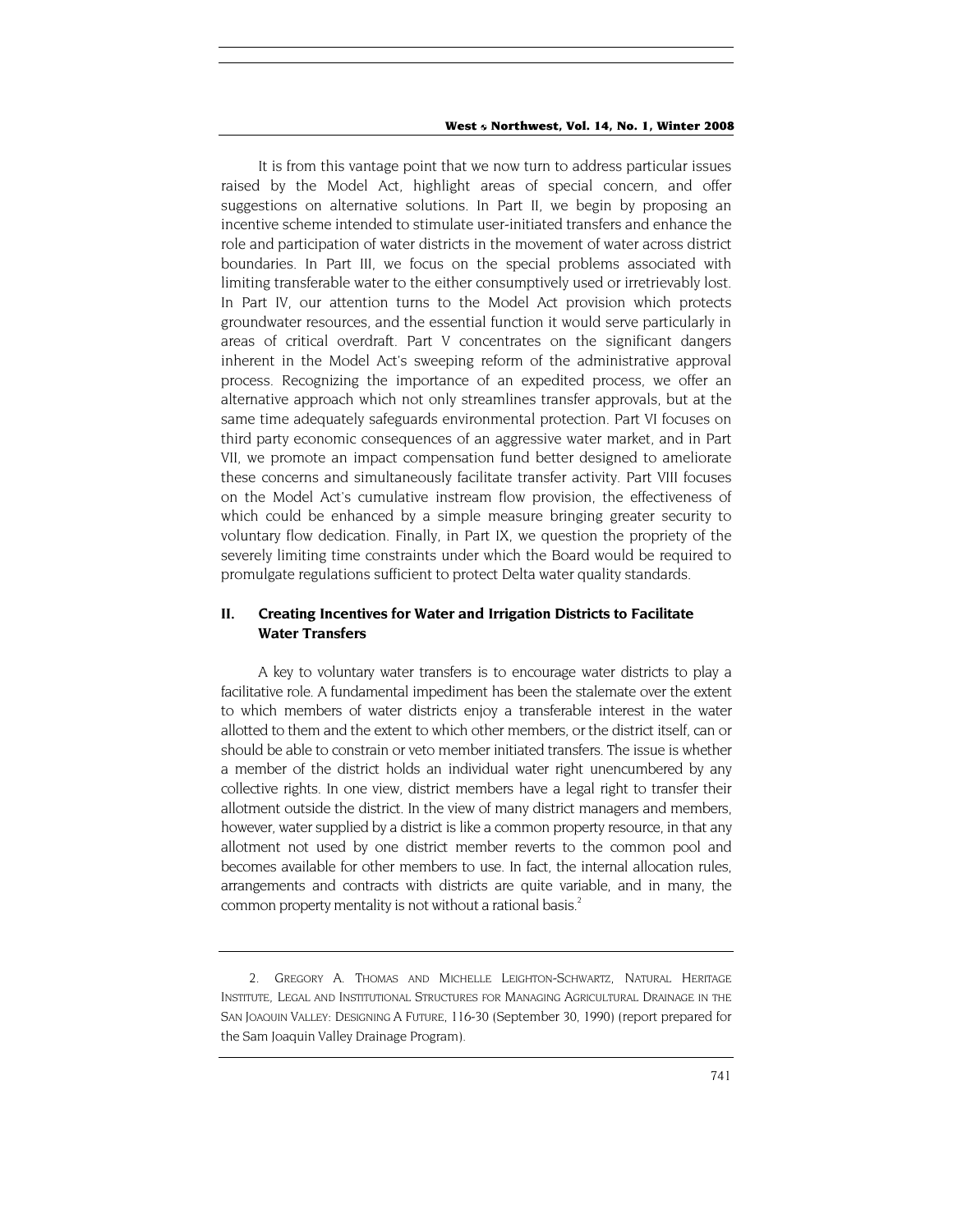<span id="page-4-2"></span>The Model Act addresses this issue in Part H by authorizing districts to act as the transfer agent for water made available by its members<sup>3</sup> provided that the governing body of the district approves.<sup>4</sup> In our view, this approach is too timid. Several measures for enhancing the role of water districts in the movement of water across district boundaries are presented below.

The Natural Heritage Institute (NHI) has proposed that incentives be provided to encourage districts to establish water "buy back" programs in which the districts would offer to purchase water back from its members at prices, amounts, and times that respond to offers to buy received from outside of the district. Ideally, the offers to buy and sell would be posted on a state-wide electronic bulletin board, which we refer to as the "California Water Exchange" (CWE).<sup>5</sup> A software package for this has

- <span id="page-4-1"></span>4*. Id.* § 802.
- 5. The California Water Exchange might confer the following structure and powers:
- The CWE could be set up without authorizing legislation by simply creating a private, non-profit corporation. Its board of governance might include potential buyers and sellers of water (including environmental water purchasers), representatives of water districts such as the Association of California Water Agencies, and agencies that own or control the conveyance systems. It might be funded through modest service charges paid by parties to water transfers.
- CWE would develop a computerized water transfer data base that will match potential buyers with potential sellers. It will be accessible by modem to permit computerized trading.

The CWE might enter into options with buyers and sellers to lock in prices and quantities of both offers to buy and offers to sell. It might also enter into options for conveyance capacity for water transfers and make this available to facilitate consummated deals on a cost-reimbursable basis. All these transactions would be subject to a modest surcharge to defray the CWE's operating costs.

- CWE will facilitate transfers but will not "occupy the field." That is to say, parties will deal with CWE on a voluntary basis only. Any buyer or seller would remain free to deal separately.
- It may act as an escrow agent for transfer.
- It may receive environmental mitigation payments provided by parties to a transfer. Such payments may make that transfer eligible for fast-track treatment by the State Water Resources Control Board (State Board), as described below. CWE would expend the mitigation funds as intended by the source or as instructed by the State Board. For instance, it might contribute the funds to the Central Valley Project Improvement Act (CVPIA) Restoration fund, or use the funds to purchase instream flows pursuant to recommendations by the U.S. Fish and Wildlife Service or the California Department of Fish and Game.

<span id="page-4-0"></span><sup>3.</sup> A MODEL WATER TRANSFER ACE FOR CALIFORNIA [hereinafter MODEL ACT] § 801(b), *reprinted in* 4 WEST-NORTHWEST 3 (1996).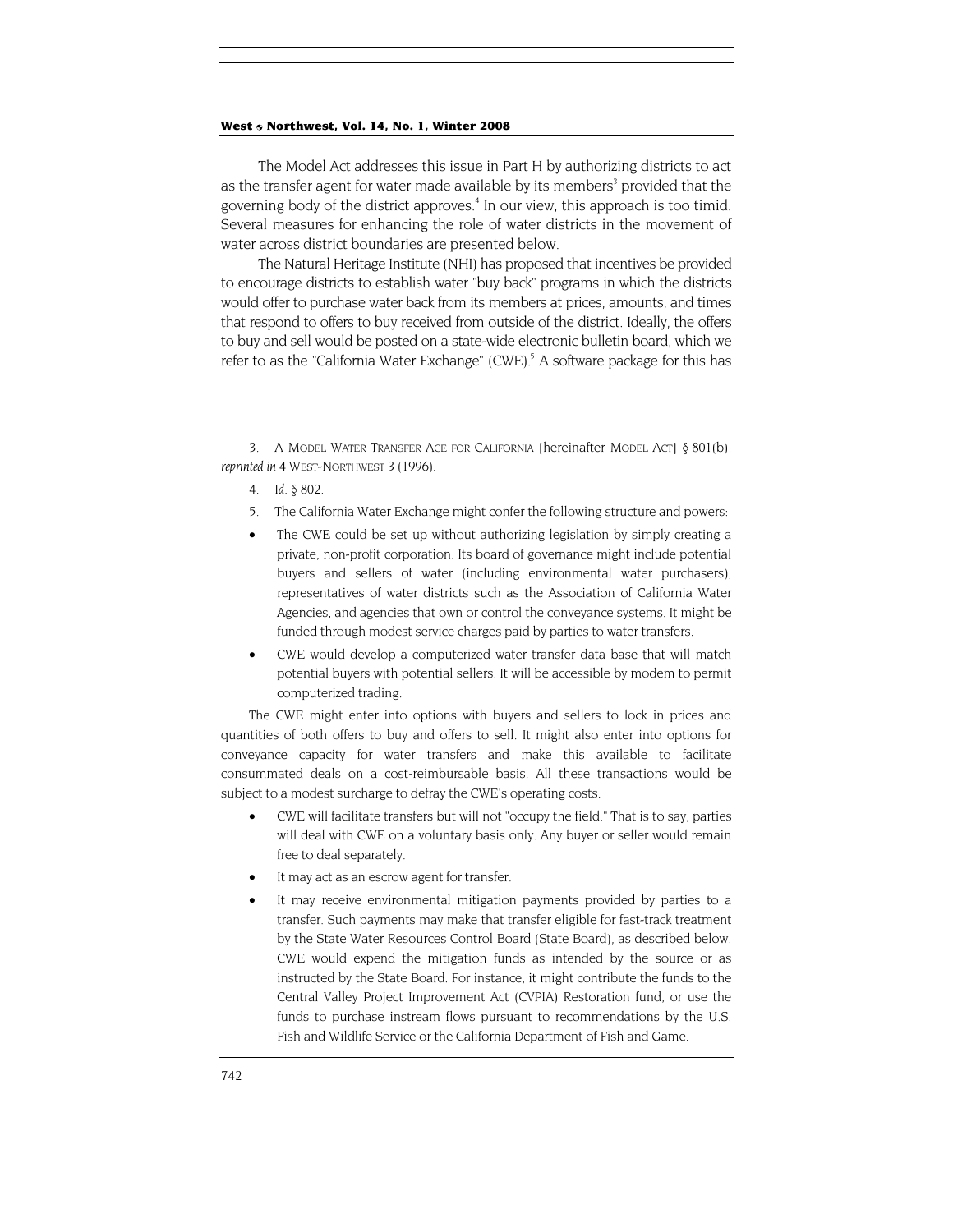<span id="page-5-3"></span>already been developed for NHI's water conservation project with water districts under a grant from the U.S. Bureau of Reclamation. Under the Central Valley Project Improvement Act (CVPIA), all transfers of CVP water require the approval of the Bureau of Reclamation.<sup>6</sup> It would be highly desirable to have a centralized entity to deal with the Bureau for these approvals. The districts would set these terms to respond to offers to buy water from the CWE of any other entity. As provided by sections 801(b) and (c) of the Model Act, any member's decision to release water back to her district would be wholly voluntary.<sup>7</sup>

To assure that in-district needs would be met before water left the district, the buy back programs should include a right of first refusal exercisable by any district member at the bid price plus a pro rata share of the costs incurred by the district in administering the program.<sup>8</sup> The remaining buy back water would be available to satisfy purchase offers from outside of the district (i.e. from the CWE). Notably, all of this can be accomplished under existing law, $9$  including the buy back programs and the electronic bulletin board.

- If requested by the parties to a transaction (and if its costs are defrayed by those parties) CWE may represent the transaction in the State Board's approval process. If approval by the Bureau of Reclamation (Bureau) is required, it may also represent the parties in that proceeding. CWE would issue annual reports of transactions consummated and their economic effects.
- CWE might also study and report on constraints and barriers to transfers and make recommendations on how to remove them.

<span id="page-5-0"></span>6*. See* Central Valley Project Improvement Act [hereinafter CVPIA], Pub. L. No. 102- 575, §§ 3405(a)(1)-(2). 106 Stat. 4600 (1992).

<span id="page-5-1"></span>7. MODEL ACT  $\S$ § 801(b)-(c).

<span id="page-5-2"></span>8. However, there is an issue whether the right of first refusal should not apply to environmental water transfers which confer a broad public benefit that should not be subject to preemption by water users interested in purchasing the same water.

9. Recent additions to state and federal water transfer law seek to encourage an active water market, and many of the more important legislative reforms necessary to carry this forward have already been accomplished. *See generally* Gray, *supra* note 1. CVPIA section 3405(a) specifically encourages user-initiated transfers by significantly reducing the plenary power of Central Valley Project water agency contractors to block extrajurisdictional transfers. *See* CVPIA, Pub. L. No. 102- 575, § 3405, 106 Stat. 4600 (1992). Moreover, section 3405(a) provides for transfers to private nonprofit organizations such as the CWE for any purpose recognized as beneficial under applicable state law, and section 3405(a)(1)(F) gives project users a pre-emptive right of first refusal over all transfers of project water for uses outside the CVP service area. *Id.* California Water Code sections 109(a) and (b) declare it State policy to facilitate the voluntary transfer of water and water rights where consistent with the public welfare of the place of export and place of import, and direct all appropriate State agencies to provide technical assistance and identify conservation measures that will make additional water available. CAL. WATER CODE § 109 (West 1996). Section 481 requires that entities seeking to enter into water transfer arrangements, as well as a list of the physical facilities which may be available to carry out water supply transfers. *Id.* § 481. Section 382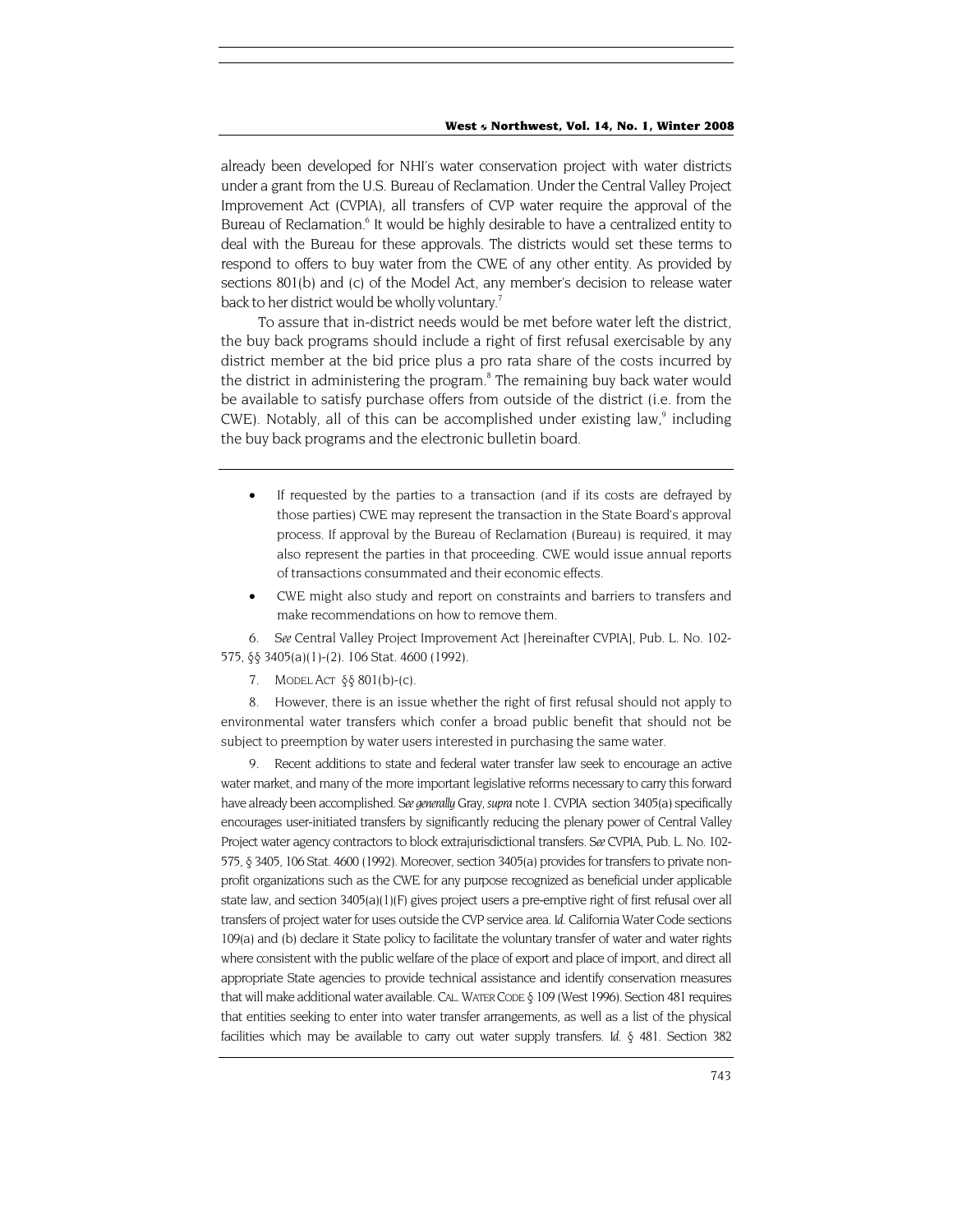<span id="page-6-1"></span>The buy back water could be generated through any of the techniques that constitute "conserved water" as defined by the Model Act, including on-farm efficiency improvements, crop shifting or land fallowing.<sup>10</sup> The district would also generate water for transfer (or use within the district) by reducing losses in its water delivery system (e.g., lining canals). Some of the buy back water would be purchased by other growers or agricultural districts and would remain in the agricultural economy. However, some buy back water would be purchased by municipal districts or for environmental purposes. With respect to this fraction, the only potential adverse effect on the local economy would be from reduced agricultural production as a result of fallowing land. Other means of generating buy back water would not reduce agricultural production.

To address local impacts of land fallowing, districts could institute an impact mitigation program and impose a surcharge on water transfers out of the district to finance it. This fee would presumably not apply to the exercise of rights of first refusal by growers within the district, thus creating a price differential between indistrict and out-of-district transfers. This should be legitimate as long as the assessment was in fact used to mitigate impacts of transfers. Under this approach, the responsibility for avoiding or mitigating the adverse effects of water transfers on the local community would lie with the local water districts.

All of this is theoretically achievable. What is lacking is sufficient incentives for the districts to undertake this facilitative role. NHI has proposed that districts which develop "buy back" programs or other facilitative mechanisms that are approved by an appropriate regulatory body should be eligible for certain rewards or privileges. For instance, certain requirements of federal reclamation law might be regarded as satisfied in the case of approved programs[.11](#page-6-1) Similar consideration should be given to benefits that might accrue

- <span id="page-6-0"></span>10. MODEL ACT § 501.
- 11. Our suggestions include:
- Such programs would automatically satisfy the water conservation mandates of the CVPIA and the Reclamation Reform Act.
- Districts with approved programs would be entitled to have their determinations of "unreasonable impact" under section 3405(a)(1)(k) of the CVPIA treated either as conclusive, with substantial deference, or with a rebuttable presumption of correctness in the Bureau's approval process. See CVPIA, Pub. L. No. 102-575, section 3405(a)(1)(k), 106 Stat. 4600(1992).
- Members of districts with approved plans would not have to pay the "M&I" surcharge that the Bureau otherwise exacts under the CVPIA when they exercise a right of first refusal (provided the restoration fund is otherwise made whole through, for instance, an excess profit recapture policy as described elsewhere in this article).

authorizes local water agencies to sell, lease, exchange, or transfer water that is surplus to the needs of the agency's users, and sections 1810-1814 prohibit state and local agencies from denying a bone fide transferor of water the use of unused capacity in a water conveyance facility. *Id.* §§ 382, 1810-1814.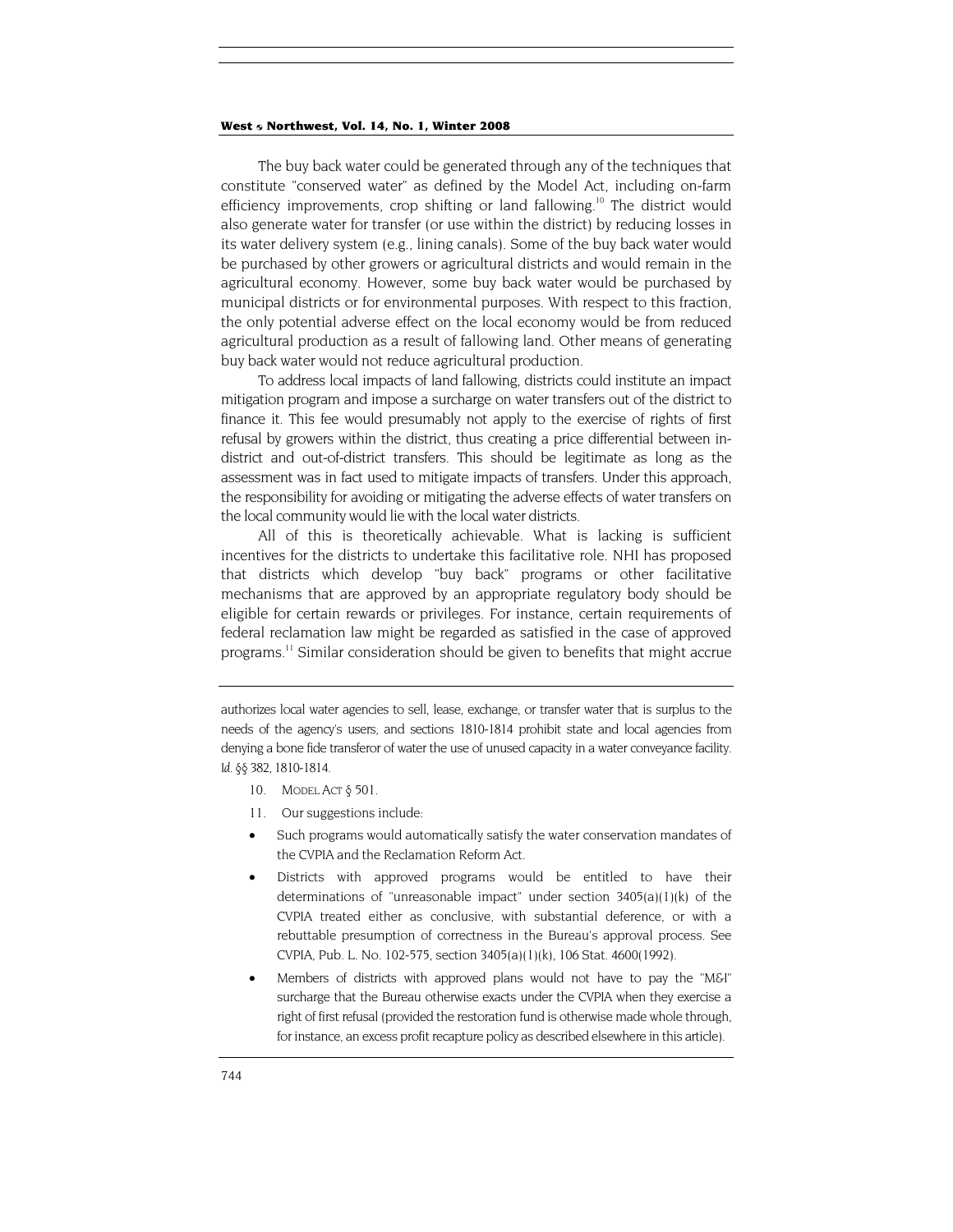<span id="page-7-5"></span>under state law. Creating such an "enabling environment" for water transfers may ultimately prove to be more important for facilitating water transfers than the legal reforms proposed in the Model Act.

## **III. The Consumptive Use Limitation, the Connection Between Groundwater Recharge/Discharge and Surface Water Transfers, and Avoiding Adverse Effects on Third Parties and the Environment**

California agriculture is heavily reliant on groundwater, which comprises some 40% of water for this sector.<sup>12</sup> This is more than in any other western state.<sup>13</sup> In the Central Valley Project service area south of the delta, deep percolation from surface water allocation contributes more to groundwater recharge than does natural runoff.<sup>14</sup> CVPIA transfer rules confine transferable water to that fraction irretrievably lost to subsequent beneficial use<sup>15</sup> and thus render this incidental recharge water ineligible for transfer (except in areas where the groundwater is too saline for reuse, e.g., in the most severely impacted of the drainage-problem areas on the west side of the San Joaquin River).<sup>16</sup> There is also a state law presumption that only consumptive use is subject to transfer.<sup>17</sup> Yet, groundwater recharge is nowhere specified as an

The degree of latitude and discretion accorded to the district in the transfer approval process should obviously depend upon how exacting the criteria are for approving district water transfer programs. If the criteria assure that the district will not use the "unreasonableness" determination to thwart transactions that are consistent with the intent of the CVPIA, districts with approved programs can be given broad latitude to manage and approve the transfer of water out of and into the district.

<span id="page-7-0"></span>12. CAL. DEP'T OF WATER RESOURCES (hereinafter DWR), CALIFORNIA WATER PLAN UPDATE, BULLETIN 160-93, at 79 (1993).

<span id="page-7-1"></span>13. UNITED STATES GEOLOGICAL SURVEY, NATIONAL WATER SUMMARY 1987 - WATER SUPPLY AND USE. Table 19 (1987) (summary by State of freshwater withdrawals by source and category of use).

- <span id="page-7-2"></span>14. DWR, *supra* note 12, at 82.
- 15. CVPIA, Pub. L. No. 102-575, § 3405(a)(1)(l), 106 Stat. 4600 (1992).

<span id="page-7-4"></span><span id="page-7-3"></span>16*. See* FINAL REPORT OF THE SAN JOAQUIN VALLEY DRAINAGE PROGRAM, A MANAGEMENT PLAN FOR AGRICULTURAL SUBSURFACE DRAINAGE AND RELATED PROBLEMS ON THE WESTSIDE OF THE SAN JOAQUIN VALLEY, [hereinafter FINAL REPORT] (Sept. 1990) (providing a comprehensive study of agricultural drainage and drainage-related problems affecting the west side of the San Joaquin Valley).

17. California Water Code section 1725, that applies to temporary changes in the point of diversion, place of use, or purpose of use, requires that transfers for a period of one year or less involve only the amount of water that would have been consumptively used or stored in the absence of the proposed temporary change. The statute defines "consumptive use" as the amount of water consumed through use by evapotranspiration,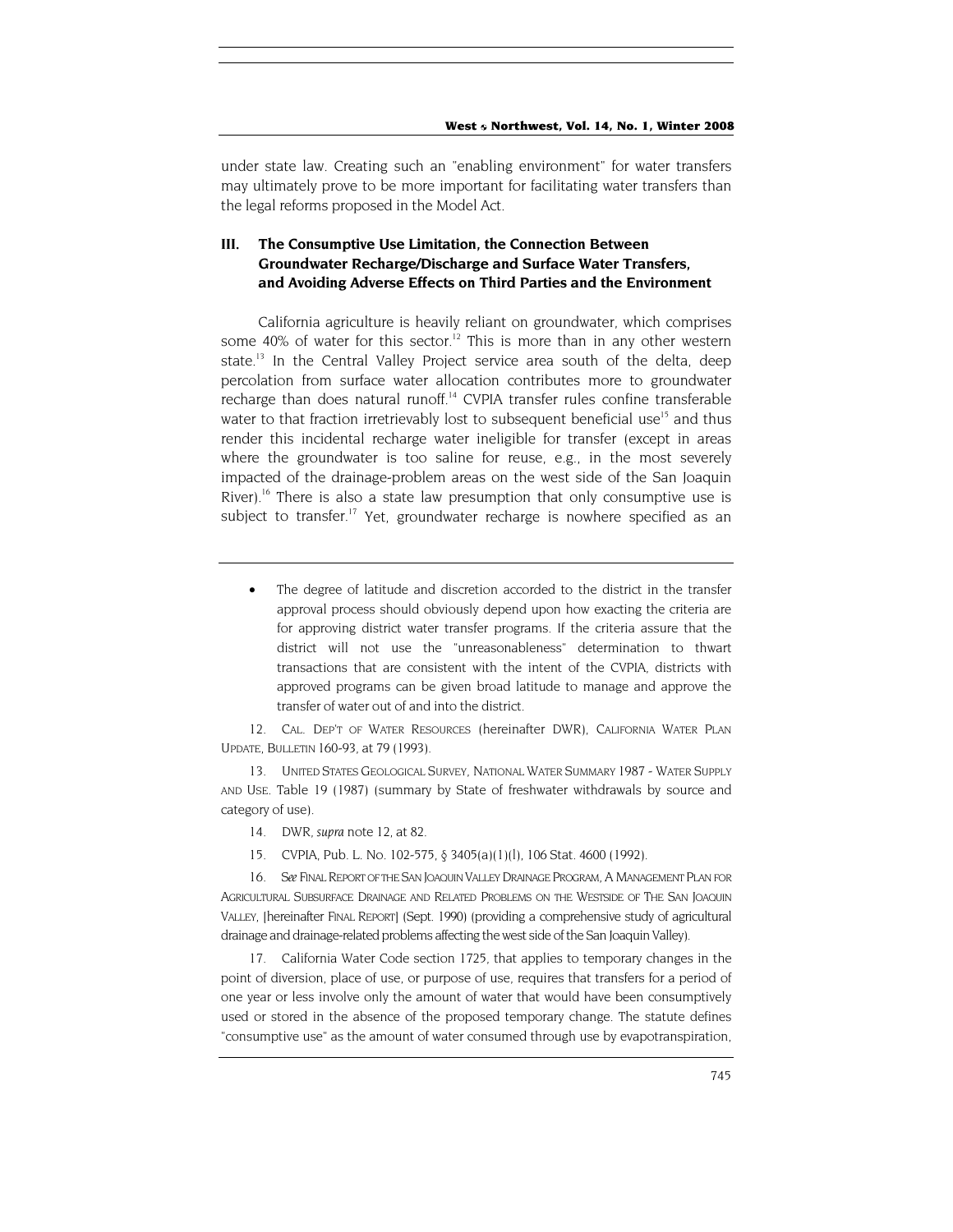authorized purpose of the CVP or the SWP.<sup>18</sup> Such rules to protect this fraction of irrigation water applications from transfer in effect confer upon the groundwater users a vested right to this recharge water.

The Model Act appears to retain the rule that only water that would otherwise have been consumptively used is eligible for transfer. We so infer because approvals of transfers are made contingent upon a finding that the transfer, be it short or long-term, would not result in significant injury to any legal user of water, including, presumably, groundwater users, nor unreasonably affect fish, wildlife, or other instream beneficial uses.<sup>19</sup> This "consumptive use limitation" implicates the fundamental issue of water transfer reform which has heretofore been given scant attention in the debate. Yet, it defies finesse.

The rule that transferable water is limited to the fraction consumptively used makes sense where the water originates within the same hydrologic basin in which it is used. Within a hydrologic unit, surface and groundwater are unitary. Water percolating into the groundwater can be recovered and applied once again to the surface. But in California the state and federal projects, which dominate the water supply system, are designed to move water out of "basins of origin" to service areas which are in hydrologically disconnected basins (e.g., from the Sacramento to the San Joaquin basin; from the San Joaquin basin to Kern County; and from the Trinity River basin to the Sacramento basin). Where the water is imported into a CVP or SWP service areas, the consumptive use limitation arguably should not apply to the transfer of this water to other users within or outside of that service area.

The perverse effects of limiting transfers to water that does not return to beneficial use are twofold. First, this criterion places a large fraction of the developed water supply outside of the market. This is most unfortunate, in that

<span id="page-8-0"></span>18. A 1937 Act authorized the Central Valley Project under the Reclamation Act to be used for "first, for river regulation, improvement of navigation, and flood control; second, for irrigation and domestic uses; and third, for power." Act of Aug. 26, 1937, Pub. L. No. 75-392, 50 Stat. 850 (1937). *See also* CVPIA, Pub. L. No. 102-575, § 3402, 106 Stat. 4600(1992); and CAL. WATER CODE §§ 100000-10011 (West 1996).

<span id="page-8-1"></span>19. MODEL ACT § 404(a) (short-term transfers) and (b) (long-term transfers). This presumably includes groundwater pumpers and users of taillwater or return flow. Section 404(b). *See also* section 502 which provides that transfers of "conserved" water shall not exceed the average annual quantity of water "consumed" by the transferor or irretrievably lost to all consumptive use during the ten years immediately preceding the transfer. *See infra* Part V for NHI's comments on the Model Act's specially expedited process for "conserved" water.

underground percolation, or otherwise removed from use in the downstream water supply as a result of direct diversion. *See* CAL. WATER CODE § 1725 (West 1996). No similar limitation applies to long-term transfers under sections 1735 and 1736, the corollary to which is that there is no exemption form California Environmental Quality Act either. *Id.* §§ 1735-1736. This, in conjunction with application of the "no injury" rule, has effectively limited transferable water in California to that consumptively used.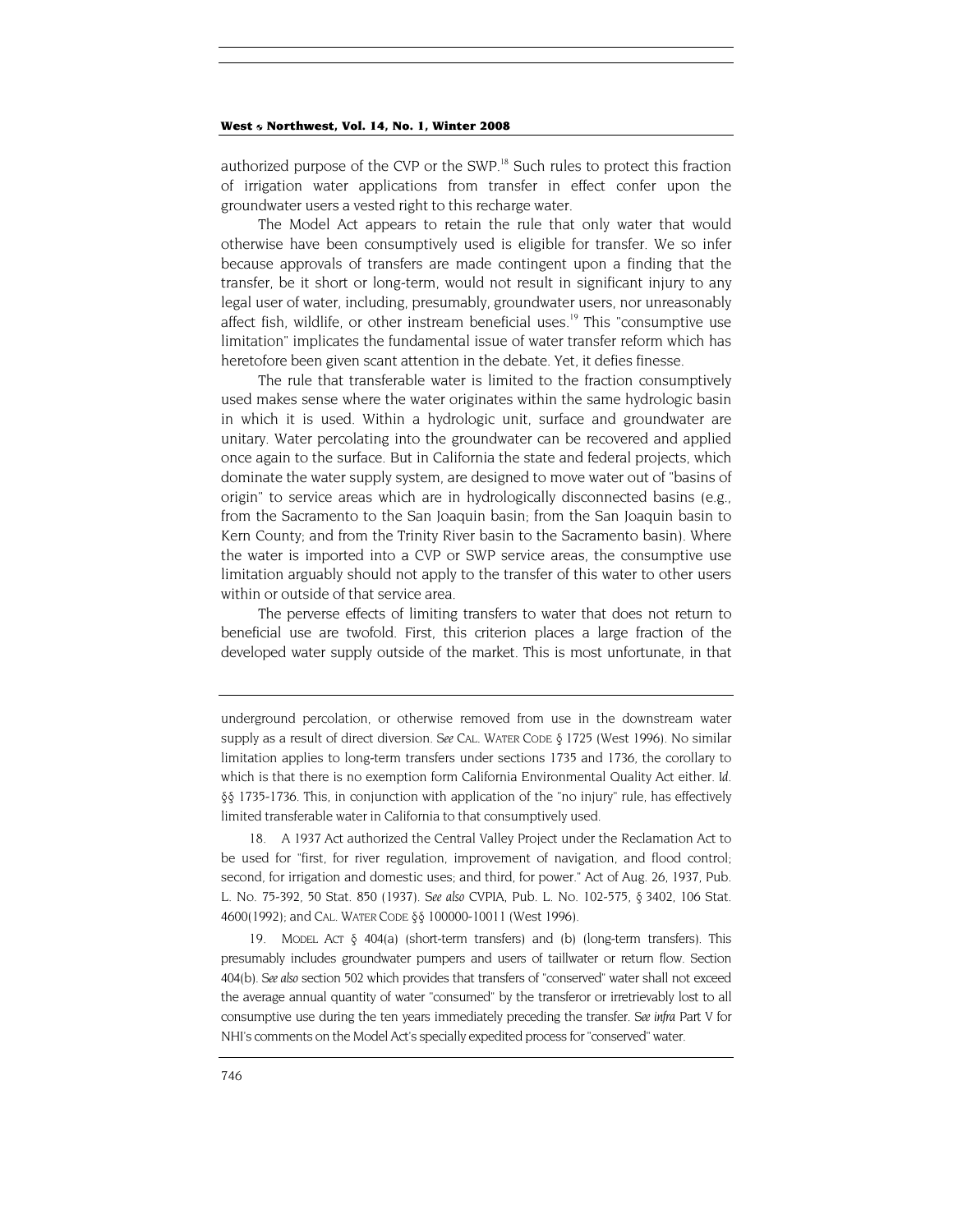the primary advantage of the water markets is that it "unlocks" the water supply from the shackles of the prior appropriation doctrine which allocates water on the basis of the sequence of acquisition in contrast to its highest economic or social value. Second, this rule would often exclude from transfer the very water that is most easily salvaged without deleterious effects on existing uses: water liberated through efficiency improvements such as lining canals or improving water application techniques or technologies on the farm. $^{20}$  In short, the very strategies that have been the focus of most water conservation successes in the state, including the Imperial Irrigation District-Municipal Water District collaboration, give rise to water that may not be eligible for transfer.<sup>21</sup> This limitation on transferability is a serious deterrent to water transfers in California.

The consumptive use limitation is intended to protect the sequential uses of return flow and deep percolation. Sequential "users" of excess irrigation applications also includes the environment. Wetlands and springs systems sometimes depend upon excessive irrigation applications.<sup>22</sup> Also, in some districts, such as Arvin Edison, surface water deliveries are intended to benefit the members who use groundwater as well, and these members pay for that recharge water. $^{23}$ 

Protecting these uses, while avoiding the rigidities associated with recognizing a universe of subsidiary water right, is the challenge facing water rights reformers. A partial solution may lie in distinguishing between the rights that can accrue to subsidiary users of native waters, as opposed to imported waters, and to distinguish between secondary users who pay for this water, and those who do not. The former distinction is already recognized in existing law, but need to be reaffirmed and carried forward into water transfers law. The California rule appears to be that an importer of surface water does not relinquish control of the return flow; that is, the importer can recover the return flow irrespective of whether others are making use of it. $24$ 

The fundamental question is whether the return flow and deep percolation of imported water can also be salvaged for transfer in cases where the secondary users do not pay a share of the cost of importation. Stated another way, the question is whether water transfer policy should recognize a distinction between the transferability of salvaged surface water depending on

<span id="page-9-4"></span>24*. See* City of Los Angeles v. city of San Fernando, 14 Cal. 3d 199, 260-261 (1975).

<span id="page-9-0"></span><sup>20.</sup> The consumptive use limitation confines transfers to water that would otherwise be lost to evaporation, transpiration, or flows to saline sinks. The universe of conservation techniques that would generate transferable water is accordingly limited to land fallowing, crop substitution, or techniques to reduce evaporation, such as replacing sprinklers with drip irrigation systems. *See* MODEL ACT § 501.

<span id="page-9-1"></span><sup>21.</sup> See discussion of this case in Gregory A. Thomas, *Conserving Aquatic Biodiversity: A Critical Comparison of Legal Tools for Augmenting Stream Flows in California,* 15 ENVT'L L. 3 (1996).

<sup>22.</sup> DWR, *supra* note 12, at 221-222. *See also*, FINAL REPORT, *supra* note 16, at 21.

<span id="page-9-3"></span><span id="page-9-2"></span><sup>23.</sup> ARVIN-EDISON WATER STORAGE DISTRICT, THE ARVIN-EDISON WATER STORAGE DISTRICT WATER RESOURCES MANAGEMENT PROGRAM, (May 1993).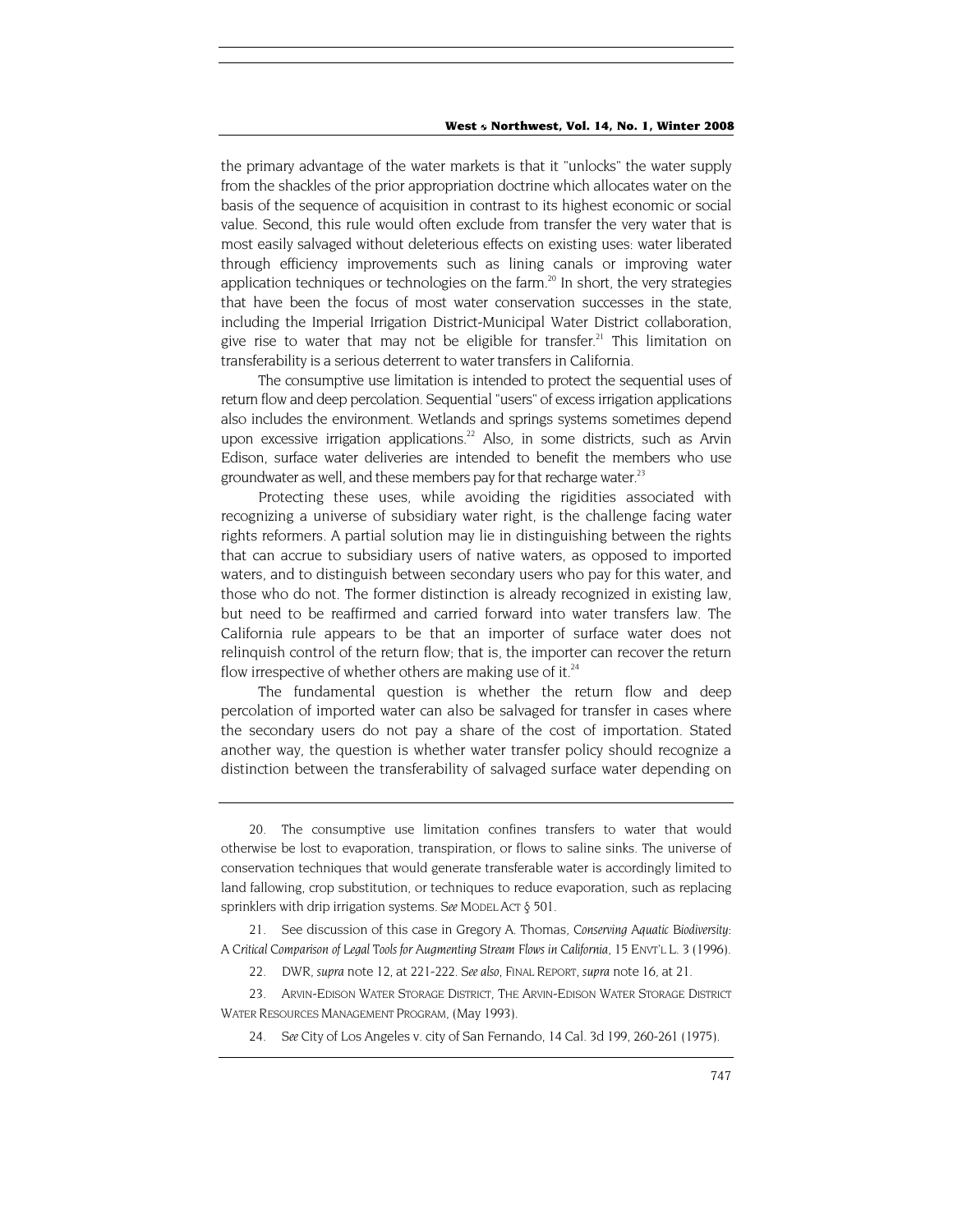whether it is native or imported and, if imported, whether the secondary user pays part of the cost of importation? Under this distinction, where a local water agency or grower takes steps to reduce the deep percolation or return flow of imported water, that salvaged water would be transferable irrespective of the effect on "free-rider" secondary users. The transferability would depend only on a showing that surface water applications or conveyance losses were reduced through measures implemented by the transferor and that the source of the imported water is hydrologically disconnected from the groundwater basin.

NHI recommends that the law create a rebuttable presumption, as outlined above, where the water is supplied by the state and federal water projects and where district members pay the district nothing for groundwater recharge. We further recommend that all surface water applied in the area declared by the San Joaquin Valley Drainage Program to be a "drainage impacted area" enjoy a presumption that deep percolation does not return to usable groundwater, thus allowing water efficiency improvements to generate transferable water.

This approach would not deprive "free-rider" groundwater users of the recharge water on which they have historically relied. However, it would require them to pay for it in market transactions instead of receiving it as a free good. This change would benefit the growers and urban users who can afford to pay market rates for water, but would disadvantage farmers who rely exclusively on groundwater within the CVP service area. The net effect would be to make much more water available for transfer than under the Model Act (or the current regime) and therefore would significantly lower the price. NHI believes that this is a net social benefit, particularly when combined with the next policy proposal.

We hasten to add, however, that secondary environmental uses of imported water may have to be treated differently than secondary consumptive uses. Whereas it is reasonable to require profit-generating uses, such as farms, to pay for their secondary uses of imported water (which they now receive for free), the same does not hold for the environment. Whatever incidental benefit aquatic environments may receive in the import area has usually been paid for at a high environmental cost in the export area. Thus, NHI support the Model Act's provisions limiting the transfer of "non-conserved" water to situations which would not unreasonably affect fish, wildlife, or other instream beneficial uses<sup>25</sup> and contends that a similar provision should protect the environment from transfers of "conserved" water.<sup>26</sup> Moreover, NHI finds shortcomings in the procedures for Board approval and judicial review of water transfers. These shortcomings are discussed below.

<sup>25.</sup> MODEL ACT §§ 404(a)(2), (b)(2).

<span id="page-10-1"></span><span id="page-10-0"></span><sup>26.</sup> The provision would apply to sections 502 and 503 of the Model Act. "Conserved" water is broadly defined by the Model Act which creates a fundamental problem with the expedited transfers under Part E. *See* MODEL ACT § 501. *See* discussion *infra* Part V(C).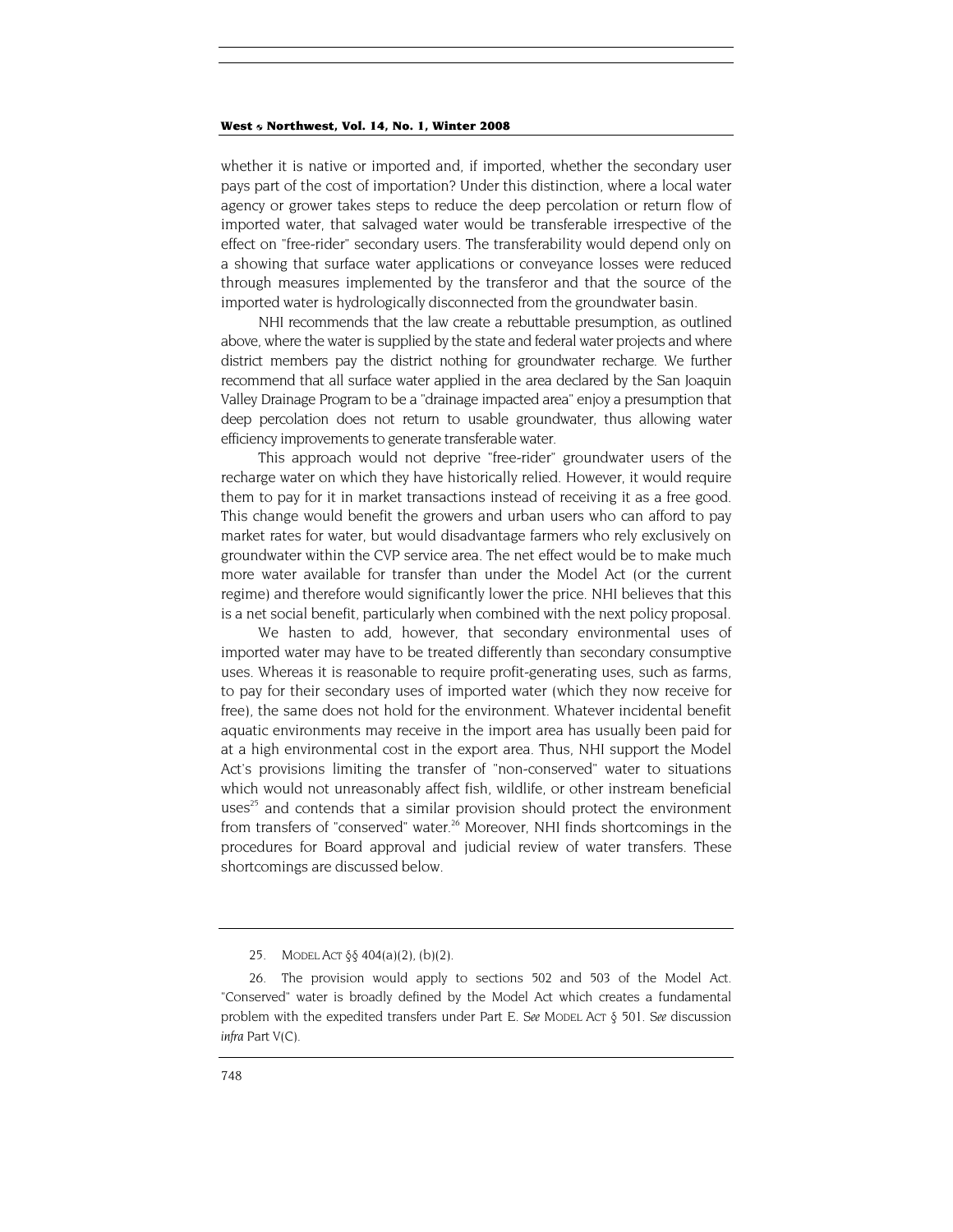#### <span id="page-11-2"></span>**IV. Protecting Groundwater Resources**

Whether or not recharge water is made eligible for transfer, it is important that surface water transfers not be allowed to contribute to groundwater depletion. Where irrigators have access to both ground and surface water, substitution between them is automatic, routine, and widespread.<sup>27</sup> To protect groundwater tables from additional depletion, liberalized surface water transfer rules must assure that out-of-basin surface water transfers do not result in groundwater substitution. This is particularly important if recharge water originating from the CVP and SWP is made eligible for transfer, as it should be. With this limitation, liberalized transfers would not contribute to net groundwater depletion.

Therefore, we support the Model Act's provision that surface water transfers in areas of critical overdraft should not be permitted if the transferred surface water is replaced with groundwater, except in specified circumstances,<sup>28</sup> and would broaden that protection to cover all overdrafted aquifers so that transfers do not exacerbate groundwater depletion. We would also clarify this section to make clear that groundwater substitution is not prohibited if part of a conjunctive use program that is operated to ensure no long-term net depletion of groundwater.

#### **V. Expediting Approvals of Transfers**

Perhaps the greatest encumbrance on a functioning water market is the multiple approval checkpoints under California and federal reclamation law. These particularly bedevil the very types of transfers with the greatest potential to resolve the most serious water reallocation needs of the state: that is, longterm or permanent transfers across district boundaries for new uses. Often these are subject to at least three approval processes: by the district of origin, by the Bureau of Reclamation and by the Board.<sup>29</sup> If water transfers are to fulfill

- <span id="page-11-1"></span>28. MODEL ACT § 208.
- 29. CVPIA section 3405(a) states that:

All transfers to Central Valley Project water authorized by this subsection shall be subject to review and approval by the Secretary under the conditions specified in this subsection. Transfers involving more than 20 percent of the Central Valley Project water subject to long-term contract within any contracting district or agency shall also be subject to review and approval by such district or agency under the conditions specified in this subsection . . .

CVPIA Pub. L. No. 102-575, § 3405(a), 106 Stat. 460 (1992). California Water Code section 1727 specified that the State Board, upon receipt of notification of a proposed temporary change in point of diversion, place of use, or purpose of use, make an evaluation sufficient to determine that the proposed change would not injure any legal user of water, and that it would not unreasonably affect fish, wildlife, or other instream beneficial uses. CAL. WATER CODE § 1727 (West 1996). A similar requirement is mandated by section 1736,

<span id="page-11-0"></span><sup>27.</sup> Personal communication to Gregory A. Thomas, Westlands Water District staff.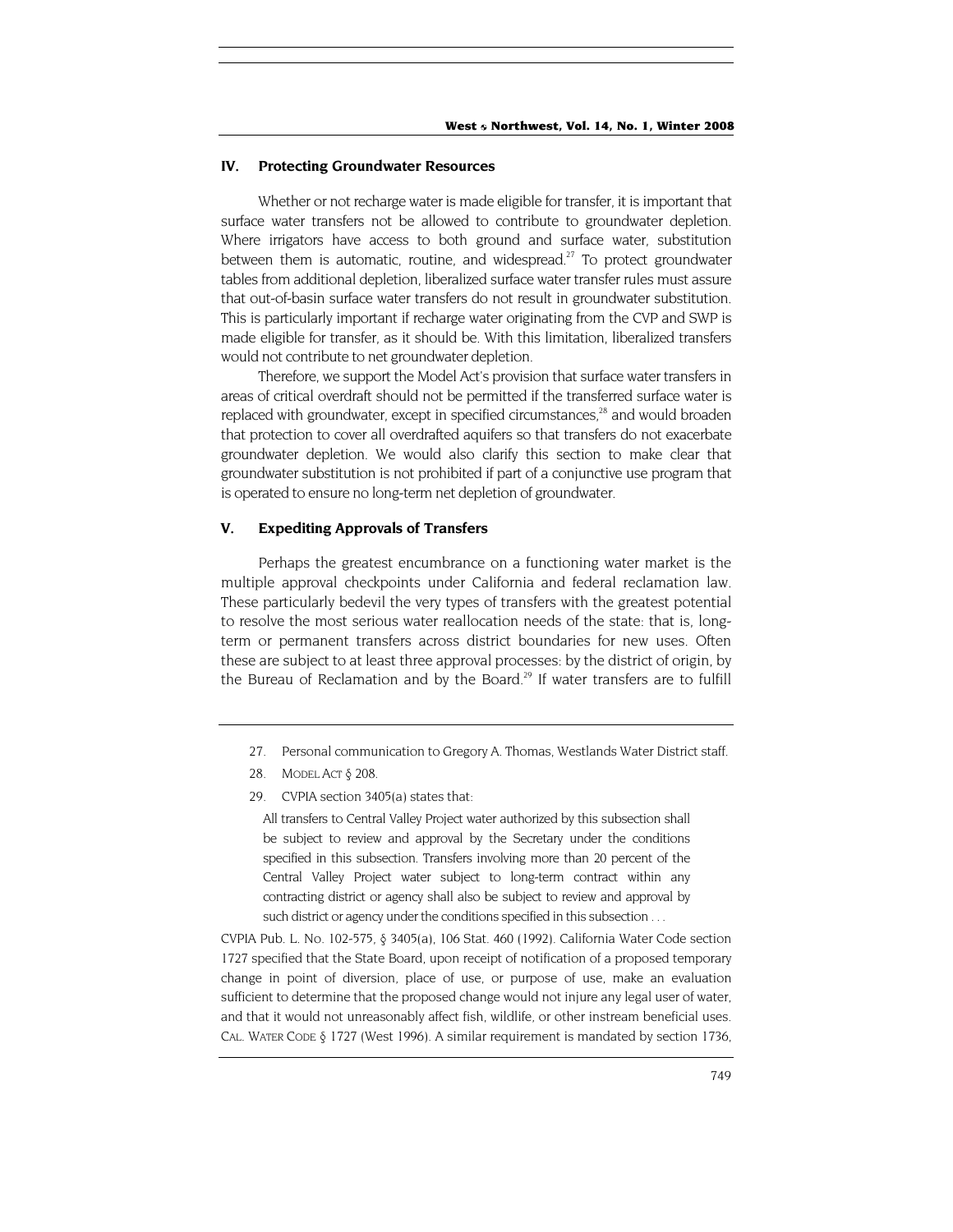their potential for improving the social benefits derivable from a limited water supply, water transfer reforms must include an expedited approval process for those categories of transfers that pose no appreciable potential for adverse impacts on other water users or the environment.

While acknowledging the importance of expediting approvals, we fear that the Model Act sweeps too broadly in its specification of the types of transfers that would be eligible for fast-track treatment and, by purporting to codify a detailed administrative review process, may be overly pre-emptive of the Board's prerogative and judgment on these inherently administrative matters. We first summarize the process reforms proposed in the Model Act, which give us pause, and then suggest an alternative that would entrust to the Board's rulemaking the specification of the types of transfers that would be eligible for summary approval, as well as the appropriate process for doing so, under objectives and criteria that would be enshrined in the water code.

#### **A. The California Environmental Quality Act**

One method by which the Model Act attempts to expedite approval of water transfers is by exempting short-term transfers requiring Board approval from the California Environmental Quality Act (CEQA).<sup>30</sup> Short term transfers (defined by the Model Act as those whose term is two years or less<sup>31</sup>) are already exempt from the requirement for preparation of an environmental impact report (EIR) under CEQA if they are environmentally benign. However, since any change in the water regime may result in some localized reduction in flows, we suggest a more practical test for EIR exemption than avoidance of any significant environmental impact. NHI believes that transfers eligible for expedited approval should be confined to those that produce a net environmental benefit. Thus, no EIR would be required if the initial evaluation under CEQA establishes that the transfer will result in a net environmental benefit, in which event the transfer should be entitled to a mitigated negative declaration. The Model Act does not include this important qualification on eligibility for EIR exemption.<sup>32</sup> One way to assure net environmental benefit is by creating an impact mitigation fund financed by recapturing excess profits from water transfers. If established, as proposed by NHI below, this device could automatically satisfy the net benefit test and, hence, exempt the transfer from the EIR requirement.

upon petitions for long-term transfers. *Id.* § 1736. Notably, State law under Water Code sections 1726 and 1736 also requires that the Department of Fish and Game be notified of a proposed change for both temporary or long-term water transfers. *Id.* §§ 1726, 1736. This frequently will add yet a fourth layer of administrative review to the approval process.

- <span id="page-12-0"></span>30. MODEL ACT § 209.
- <span id="page-12-1"></span>31*. Id.* § 204.
- <span id="page-12-2"></span>32*. See generally* § 209.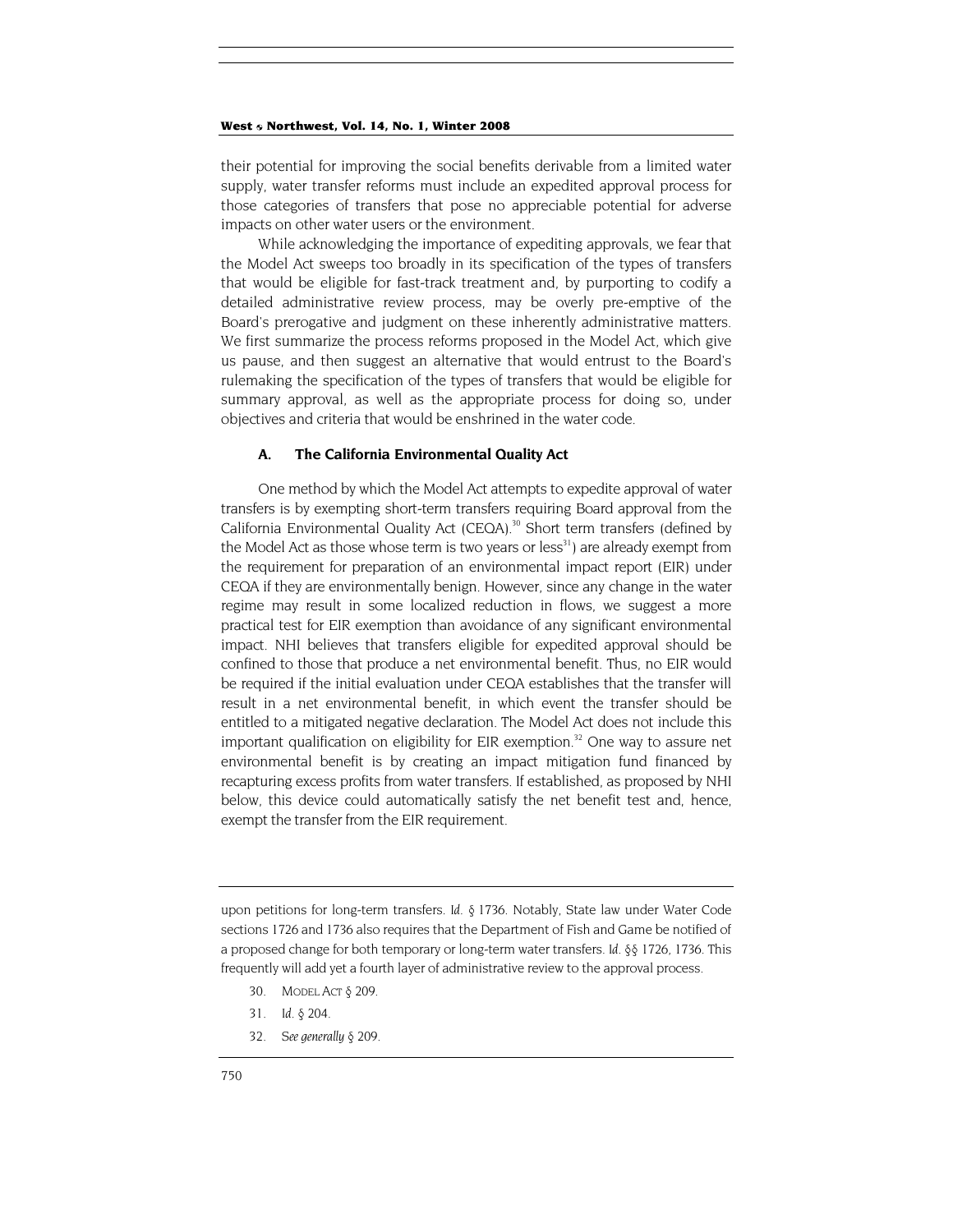## **B. General Standards and Procedures Governing Water Transfers under Part D**

Part D of the Model Act sets forth the general procedures governing the Board's review and approval of water transfers.<sup>33</sup> This Part substantially expedites the water transfer approval process for all transfers, both short-term and long-term. The approval procedures are strictly compressed, and only parties that file a timely protest will be heard. If this streamlined process is to ensure that all interested parties will have an opportunity to be heard, it is imperative that the notification procedure be ample. Publication in one local newspaper and issuance of a general notice by the Board is not sufficient. At a minimum, the Board should be required to maintain a list of potentially interested parties and require the transferor to provide initial written notice to these parties. Thereafter, service should be required only on those who file a notice of intent to participate.

The Model Act restricts standing to protest a proposed transfer to "water users that may be affected by the proposed transfer and other interested parties," without specifying that environmental organization qualify as "interested parties.["34](#page-13-1) If environmental organizations do not have standing to file a protest, this would have very serious implications since the Model Act only requires the Board to give notice and an opportunity to be heard to protestants, and only protestants are permitted to seek judicial review of the Board's decision to approve or deny a transfer.<sup>[35](#page-13-2)</sup>

While we are sympathetic to the need to streamline the transfer approval process, in many cases the time periods within which the Board must review and approve a transfer under the Model Act may prove to be unreasonably short. For short-term transfers, the Board must complete its investigation and prepare a written analysis of the proposed transfer no later than thirty days after the investigation is commenced.<sup>36</sup> For long-term transfers, this review and analysis must be completed within ninety days.<sup>37</sup> These time periods may prove insufficient for the Board to complete an adequate and comprehensive investigation and written analysis of complex transactions which may have many interrelated and potentially adverse impacts on other water users and the environment.

With respect to short-term transfers (which are exempt from CEQA review under the Model Act<sup>38</sup>), the short time period for Board investigation is particularly problematic, since this is the only time such transfers will be subject

<span id="page-13-3"></span>36*. Id.* § 403(e). The investigation must be commenced within ten days of the Board's receipt of a transfer petition. *See id.* § 403(c).

- <span id="page-13-4"></span>37*. Id.* § 403(e).
- <span id="page-13-5"></span>38*. Id.* section 209.

<span id="page-13-0"></span><sup>33</sup>*. See generally id.* §§ 401-406.

<span id="page-13-1"></span><sup>34</sup>*. Id.* § 403(d).

<span id="page-13-2"></span><sup>35</sup>*. See generally id.* §§ 401-406.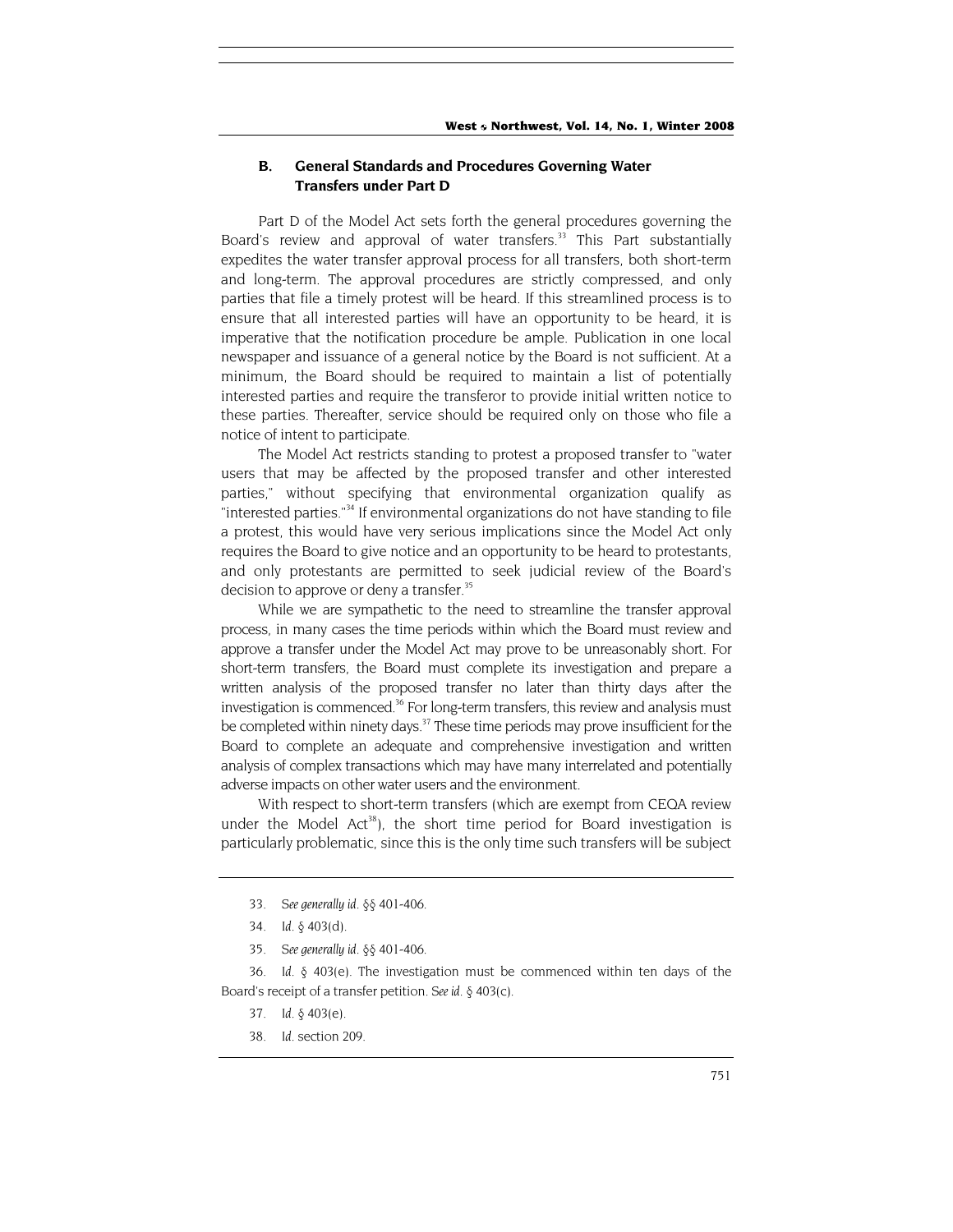to any environmental analysis at all. With respect to long-term transfers (which are not exempt from CEQA review under the  $act^{39}$ ), the unreasonably short time period for Board review of transfers is inconsistent with that statute, since it will often be impossible for the CEQA process to be completed within the ninety day time period, even if only a negative declaration is prepared. Unrealistically short processing periods are likely to give short shrift to the environmental consequences of proposed transfers.

Moreover, petitioners are only given twenty days to respond to the Board's analysis of the proposed transfer.<sup>40</sup> Only parties who have filed written protests are permitted to comment.<sup>41</sup> The Board must hold a hearing on a long-term transfer petition within thirty days of completing its analysis; no hearing need be held on short-term transfer proposals.<sup>42</sup> Lastly, the Board is given only twenty or thirty days, respectively, to render a decision on a proposed short-term or long-term transfer.<sup>43</sup> These time frames are unrealistic for proper public review of a transfer petition. And, it is unclear, particularly in light of the extremely expedited process for transfers of "conserved" water (see below), why it is necessary to streamline the review and approval process for all other transfers to this degree.

The standards by which the Board must review and approve a proposed transfer might insufficiently protect the environment. For short-term transfers, the Board must approve a proposed transfer unless it finds the transfer would result in significant injury to any legal water user or would unreasonably affect fish, wildlife or other instream beneficial uses. Moreover, the petitioner only has the burden of producing prima facie evidence that the proposed transfer would comply with these standards. Thereafter, the burden of proof shifts to any petitioner to prove, by a preponderance of evidence, that the transfer would violate the above standards.<sup>44</sup>

## **C. Standards and Procedures for Specially Expedited Transfers of "Conserved" Water under Part E**

Part E of the Model Act establishes an even more expedited process for review and approval of transfers of "conserved" water.<sup>45</sup> Under the Part E procedures, a transferor need only file a notice of intent to transfer and a declaration verifying the water transfer quantities with the Board. For water conserved through changes in acreage or type of crop irrigated, the calculations must be made in accordance with a statutorily-prescribed table rather than

- <span id="page-14-4"></span>43*. Id.* section 403(h).
- <span id="page-14-5"></span>44*. Id.* section 404(a).
- <span id="page-14-6"></span>45*. See generally id.* §§ 501-507.

<span id="page-14-0"></span><sup>39</sup>*. Id.*

<span id="page-14-1"></span><sup>40</sup>*. Id.*

<span id="page-14-2"></span><sup>41</sup>*. Id.*

<span id="page-14-3"></span><sup>42</sup>*. Id.* sections 403(g)-(h).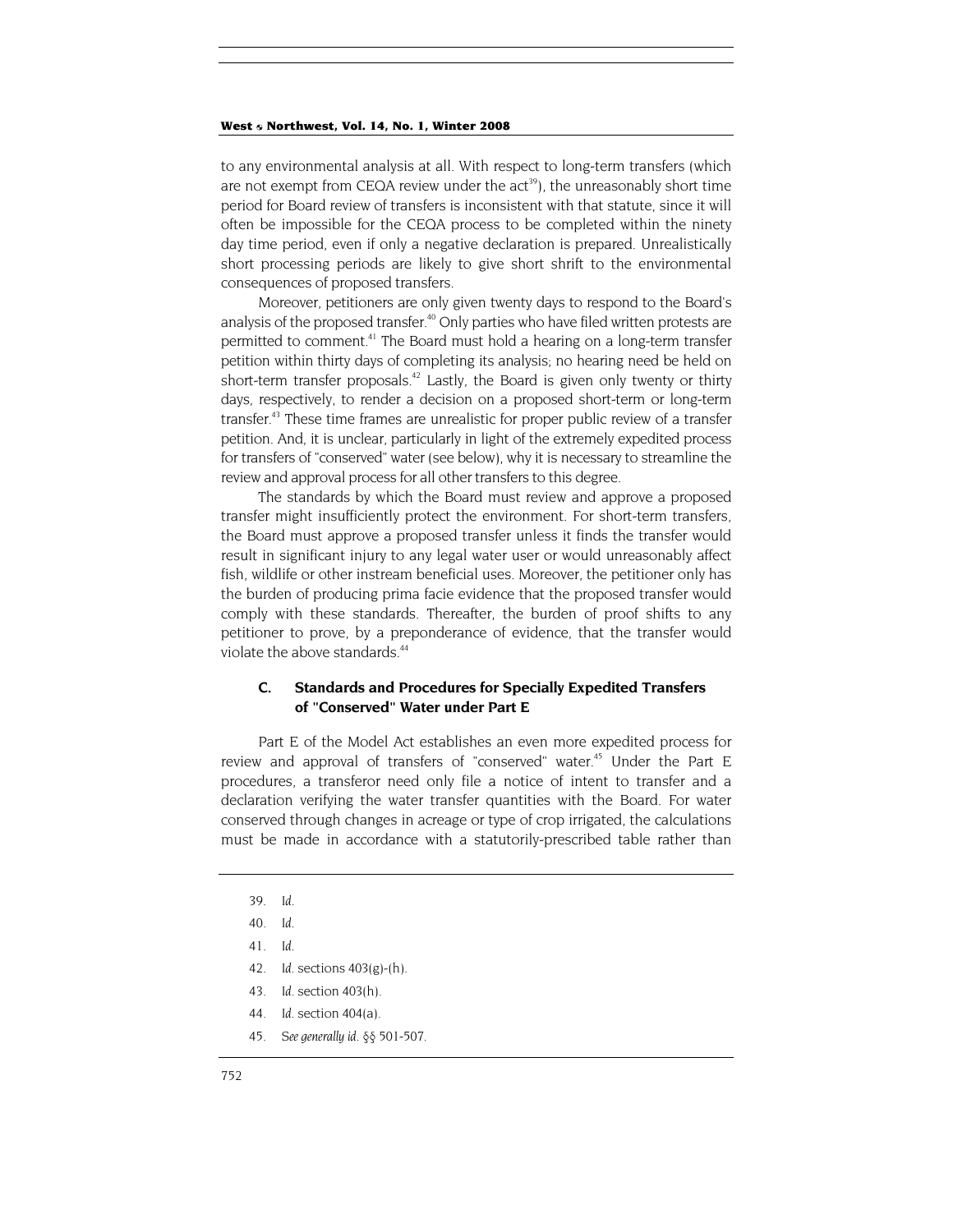hydrologic analysis in the field.<sup>46</sup> Within thirty days, the Board must approve the proposed transfer if the transferor's calculations of the proposed quantity of water to be transferred are accurate.<sup>47</sup> If the Board fails to act on a proposed transfer of conserved water within thirty days, it shall be deemed approved.<sup>48</sup> Finally, although any "interested party" (again, this term is not defined) may submit written comments on the proposed transfer, the Model Act contains no requirement or authority for the Board to consider them.<sup>49</sup> In fact, the Board has no power to deny a proposed transfer on environmental (or any other) grounds. The only types of transfers expressly excluded from this part are long-term transfers of conserved water based upon land fallowing or retirement, which must undergo the relatively more rigorous procedures in Part D. Thus, under the Model Act, most water transfer transactions will be subject to almost no analysis, mitigation and public comment at all.

If "conserved water" is confined to water that does not otherwise return to beneficial use, including environmental uses, and to transfers that confer a net environmental benefit, as NHI has recommended, then, by definition, no party can be harmed by the salvage and transfer of that water.<sup>50</sup> This limitation must be patent, however, for quite commonly wetlands and instream flows depend upon water that is over-applied for irrigation. Establishing that the "conserved" water is not available for subsequent beneficial uses must be a sine qua non of eligibility for expedited approval. The fundamental problem is that the definition of "conserved water" in the Model Act is not so delimited. It would be far better to confine the category of transfers eligible for expedited treatment to those that do not jeopardize legitimate competing interests than to jeopardize the effort to streamline the approval process by attempting to sweep too broadly.

Finally, under the Part E process for transfers of conserved water, only the transferor is entitled to judicial review of the Board's decision.<sup>51</sup> Standing to seek review should also be accorded to environmental interests, or alternatively, the right to compensation should be extended to environmental interests.<sup>52</sup>

#### **D. NHI's Proposal**

In contrast to the approach of the Model Act, NHI suggests that the water code command the Board to exercise its rulemaking authority to develop a fast-

- <span id="page-15-0"></span>46*. Id.* § 503(a).
- <span id="page-15-1"></span>47*. Id.* §§ 504(d)-(e).
- <span id="page-15-2"></span>48*. Id.* § 504(f). *Id.* § 504(c).
- 49*. Id.* § 504(c).

<span id="page-15-4"></span><span id="page-15-3"></span>50. The Act defines "conserved water" to include water conserved changes in acreage or type of crops irrigated, land fallowing or retirement, changes in operations, substitution of reclaimed water, pricing changes and other conservation measures. Model Act § 501.

- <span id="page-15-5"></span>51. MODEL ACT section 504(h).
- <span id="page-15-6"></span>52*. See id.* § 504(l).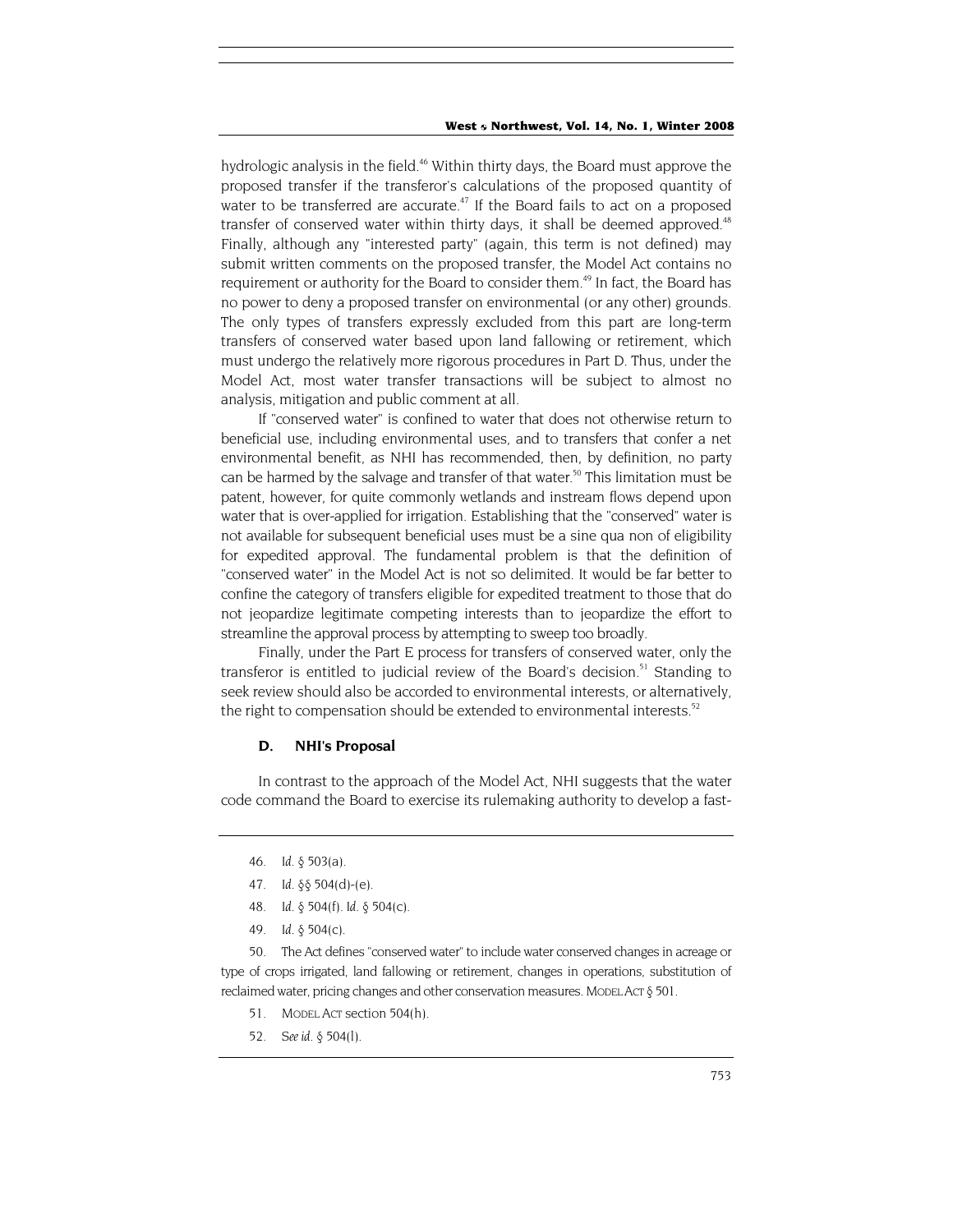track approval process, under criteria codified by the statute.<sup>53</sup> The Board would determine which categories of transfers are sufficiently innocuous from the standpoint of protected legal interests (including the environment) to be eligible for expedited approvals, including exemption from CEQA. NHI suggests that the statutory criteria confine expedited transfers to environmental water transfers under section 1707 of the Water Code and transfers that confer a net benefit on the aquatic environment.<sup>54</sup> This could be accomplished through an environmental restoration or mitigation fee that would allow the net environmental benefits to be achieved through the operation of the water market. For instance, water might be purchased for areas with inadequate streamflows through an impact compensation fund, described infra, in Section VI.

The Board rules would also prescribe the "fast-track" approval process for those eligible categories of transfers. For these transfers, the Board would determine which type of hearing, if any, would be conducted, what kind of environmental documentation will be required, what manner of protest will be permitted, and how burdens of proof would be allocated.

#### **VI. Third Party Economic Impacts**

Section 404(c) of the Model Act is potentially quite troublesome. Disallowing long-term transfers based on land fallowing that would cause "substantial harm" to the local economy might be highly inhibitory of the very type of transfers that public policy should be encouraging. It is clear that the water that should move out of agriculture to meet other needs is the water that is being used least productively in that sector. Fully 20% of the water used in agriculture produces less than 5% of its profits.<sup>55</sup> This 20% would more than meet anticipated urban and environmental needs, such as the delta inflow standards.<sup>56</sup> NHI's research shows that if this water is tapped, the economic costs of meeting the new delta standards would be an order of magnitude less

<span id="page-16-0"></span><sup>53.</sup> We assume that by conferring fast-track approval authority, the water code would not change or enlarge the jurisdiction of the Board over, for example, pre-1914 or (adjudicated) riparian water rights. However, transfer by such water rights holders may be authorized to avail themselves of the CEQA exemption if the proposed transaction otherwise satisfied fast-track approval requirements.

<span id="page-16-1"></span><sup>54</sup>*. See* CAL. WATER CODE § 1707 (West 1996).

<span id="page-16-2"></span><sup>55.</sup> Sunding, et al., The Costs of Reallocating Water from Agriculture, 6 (July 1994) (unpublished research paper prepared under a cooperative agreement with the U.S. Environmental Protection Agency).

<span id="page-16-3"></span><sup>56.</sup> The water supply impacts of the 1995 water quality control plan were estimated in the environmental impact report at approximately 400,000 acre-feet as an annual average and up to 1.1 million acre-feet in critically dry years. *See* STATE WATER RESOURCES CONTROL BOARD, ENVIRONMENTAL REPORT, APPENDIX 1 TO WATER QUALITY CONTROL PLAN FOR THE SAN FRANCISCO BAY/SACRAMENTO-SAN JOAQUIN DELTA ESTUARY, Chapter VII (May 1995).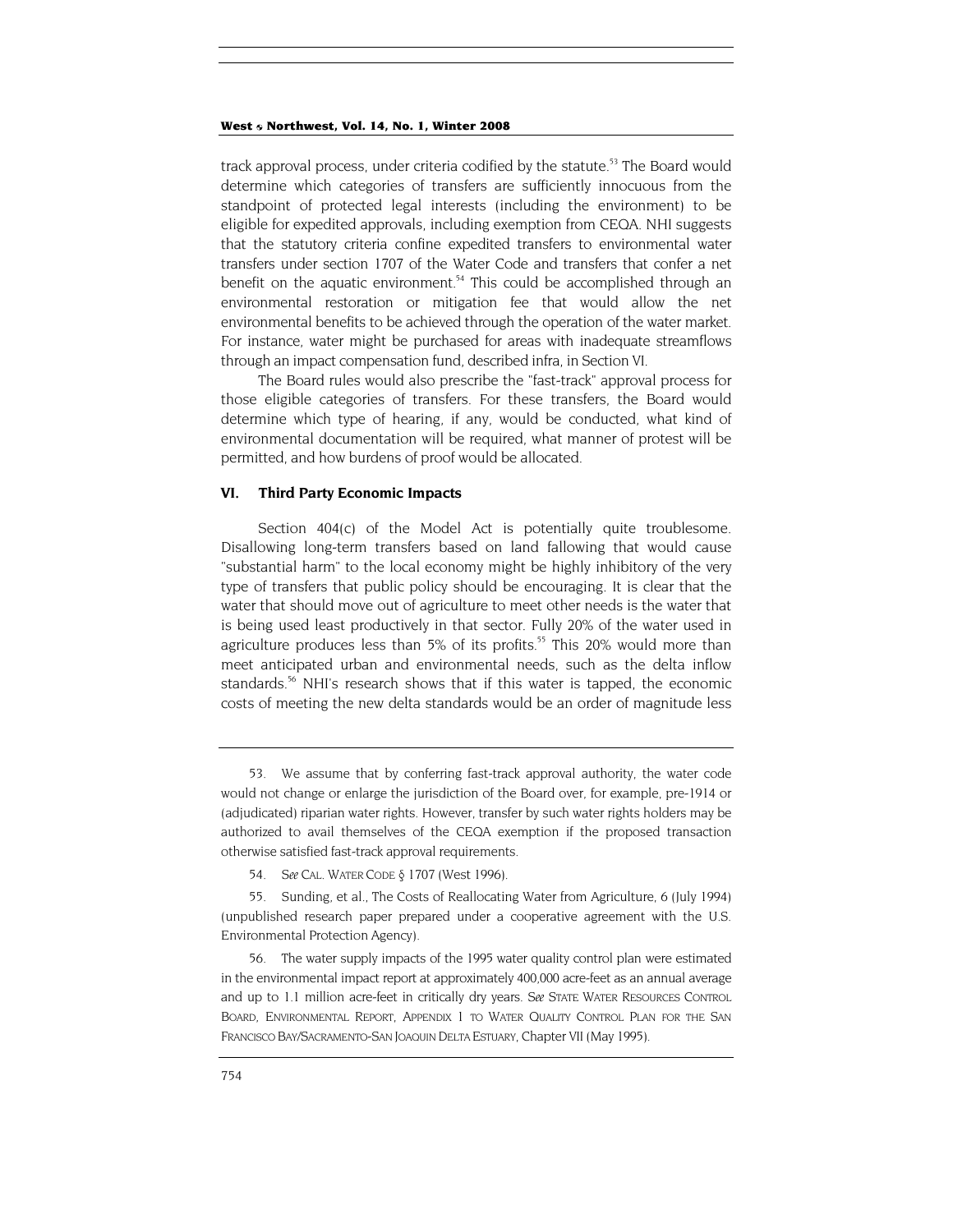than if that water is taken pro rata out of existing agricultural uses. There are other areas where land retirement may be very desirable on environmental grounds, including the drainage impacted area on the west side of the San Joaquin and delta agriculture. These low productivity crops are largely found in particular pockets in California. In short, uneven impacts on local agriculture are both a likely and desirable result of a functioning water market.

The problem with meeting unmet water needs is that the water is already tied up in a vested rights system. The solution is to encourage water to move from existing beneficiaries to new ones, not to create additional rigidities. Granting local economies something in the nature of a vested right to retain water now used there is the opposite of the direction the state should go.

Rather than freezing agricultural water use into its existing pattern, as section 404 would do, it would be far more preferable to provide an impact compensation scheme. The Model Act's scheme and NHI's alternative proposals are discussed in the next sections.

#### **VII. Third Party and Environmental Compensation and Mitigation**

The Model Act features a \$5.00 per acre-foot "security deposit" on transfers of conserved water to be placed into an environmental and third party compensation fund.<sup>57</sup> NHI has proposed an alternative scheme for endowing the compensation fund and for its use. We favor creating an impact compensation fund by "recapturing" the excess profits when and where they accrue in water transfers. Profits may be regarded as excessive when the differential between the cost of water (including the cost of conserving or salvaging it) to the seller and the sales price less the "transaction costs" exceeds the level necessary to motivate the transfer. This can be ascertained by analyzing the value of that same block of water in other applications. The potential for excessive profits in water transfers is substantial in light of the facts that: (1) water is appropriated without payment to its original owner, the people of the state; (2) water is often delivered at highly-subsidized rates; and (3) large needs for water within the state remain unmet. If these excess profits were recaptured progressively (i.e., the percentage recaptured increases as the profit increases above a specified threshold) marginally profitable transfers would not be encumbered by a security assessment. Yet, the potential fund that could be created for impact mitigation and environmental restoration might be quite appreciable over time.

We would also suggest that the fund not be treated as a "security" fund where compensation would be limited to the amount collected as part of that particular transaction, but rather as an insurance fund that would compensate the full amount of "damage" caused to either the environment or other third party interests (limited in the case of economic injury as per section 506(b)(2) and further limited to transactional assistance). Environmental water transfers should not be subject to the profit recapture because this use of water does not

<span id="page-17-0"></span><sup>57.</sup> MODEL ACT § 505.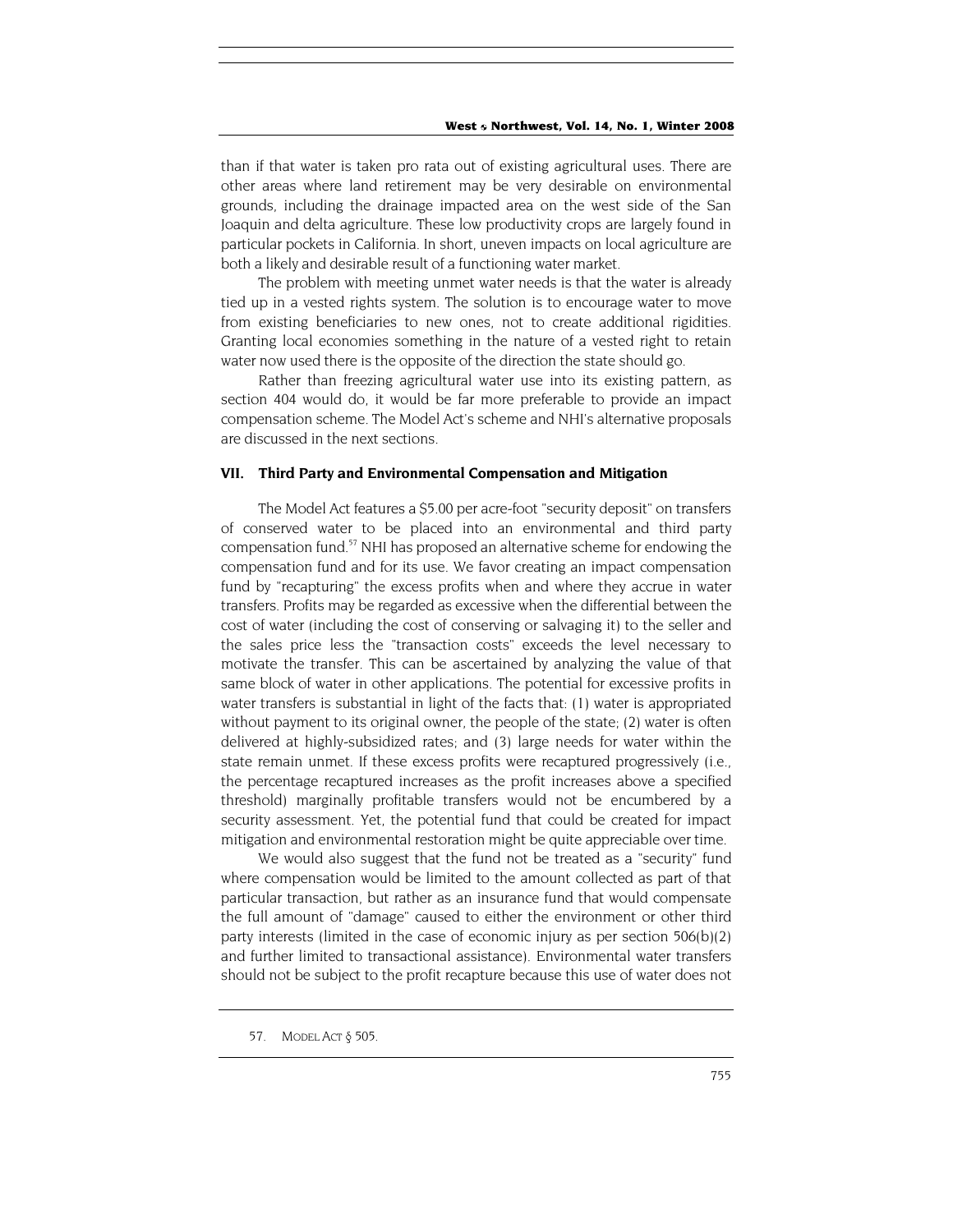lead to environmental impacts that need to be mitigated and is not revenue generating.<sup>58</sup> The profits recaptured should be remitted to a non-governmental custodian to avoid the possibility of being diverted to the general fund by the legislature through its appropriation processes. Environmental water transfers should not be subject to a security deposit (see discussion supra), nor should they be subject to an excess profit recovery scheme.

#### **VIII. Transfers of Water to Instream Uses**

NHI supports the provisions of the Model Act concerning transfers to instream flows. We are particularly encouraged by the inclusion of a cumulative flow provision which helps ensure that such dedications will in fact be "wet" water; in other words, that water transferred to instream flow will not just serve to alleviate the pre-existing instream flow obligations of other water users. Without such a provision, the incentive to transfer water to instream flow is greatly reduced, since, instead of improving the status quo, such transfers simply substitute for current regulatory obligations.<sup>59</sup>

However, we believe that the Model Act could provide even greater protection to voluntary dedications to instream flow through the simple and highly cost-effective device of an "instream flow registry." This computer database would be established and maintained by the Board. It would track all voluntary dedications and regulatory reservations applicable to a given stream segment in a cumulative manner, unless the parties to a particular transfer agreement expressly state their intention to use the transferred water to satisfy pre-existing regulatory obligations. The registry would thus ensure that environmental water transfers are truly additive to flows otherwise required by regulatory actions. In addition, the registry would make all instream flow reservations and dedications transparent so that all affected interests would know how much water is required to flow past particular diversion points and measuring stations at a given time. The net effect of this arrangement will be to encourage voluntary water transfers to instream flow, which will result in a substantial economic savings to the state.

We therefore strongly recommend that the Model Act be amended to include provisions establishing such an instream flow registry. For the past three years, NHI has sponsored legislation to codify the instream flow registry concept,<sup>60</sup> which has been co-sponsored by the Metropolitan Water District and

<span id="page-18-2"></span><span id="page-18-1"></span>60. Currently, the bill is AB 1533 (Cortese), introduced in the 1995 Legislative Session.

<span id="page-18-0"></span><sup>58.</sup> Note that section 505 of the Model Act does not exempt environmental transfers form the assessment of a security deposit. The Model Act also fails to specify in section 506 that parties contracting for environmental water transfers are entitled to file claims for compensation when that interest is injured. These sections should be amended to eliminate these problems. *See id.* §§ 505, 506.

<sup>59.</sup> Thomas, *supra* note 21.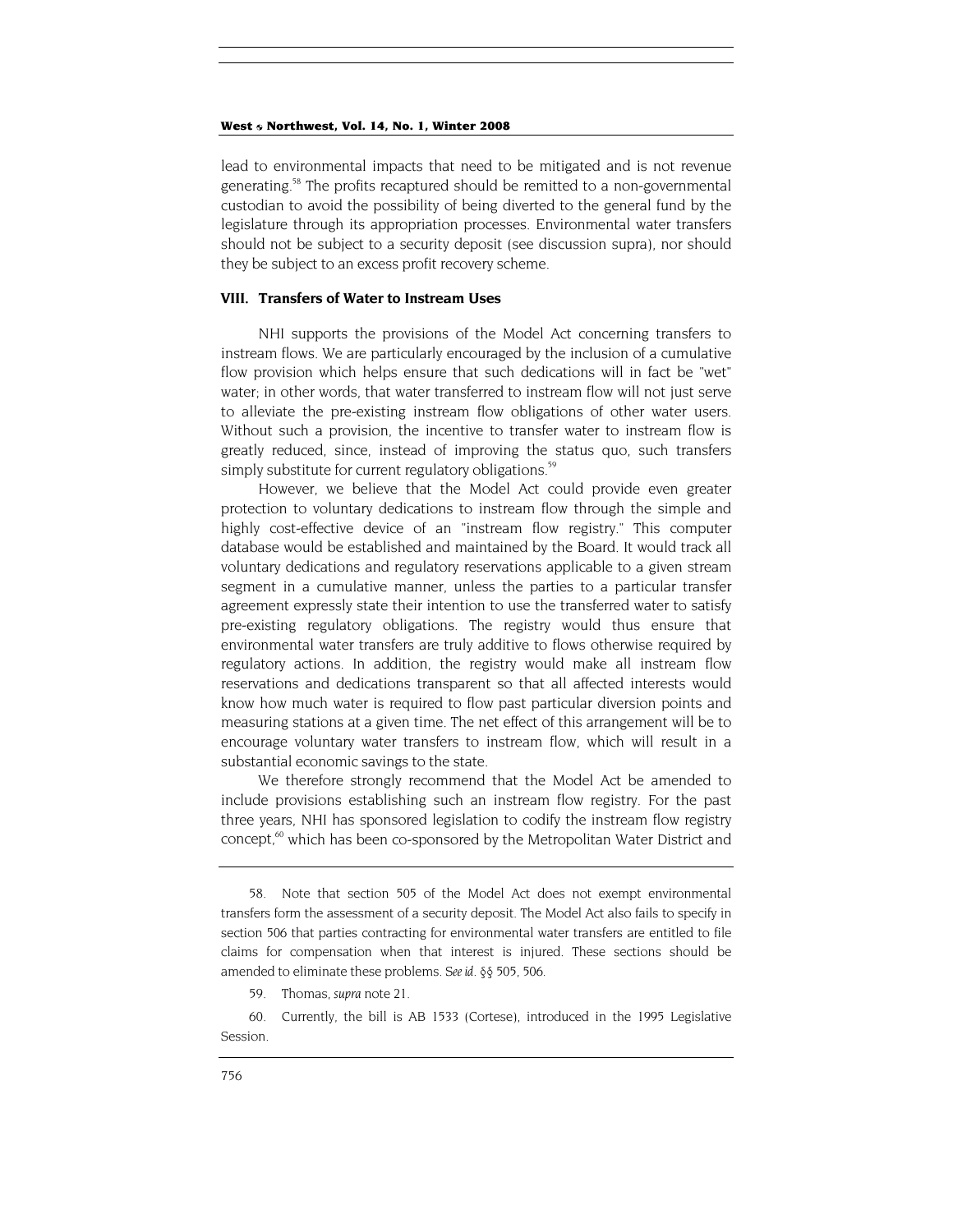the Association of California Water Agencies. This legislation could be used as a template for similar provisions in the Model Act.

In addition, the Model Act fails to specify when and whether Water Code section 1707 changes are included within the term "water transfer." This creates serious ambiguities in that with section 1707 approvals, the underlying water right is not transferred.<sup>61</sup> Rather, a change in use is effected. Clarification on this point would be desirable throughout the Model Act.<sup>62</sup>

#### **IX. Through Delta Transfers**

The Model Act provides that no transfer of water through the Sacramento-San Joaquin Delta shall cause a violation of state and federal water quality standards.<sup>63</sup> It further requires the Board to promulgate regulations to implement this section within 180 days of the effective date of the Model Act.<sup>64</sup> Finally, as part of this rulemaking, section 206 authorizes the Board to require through-Delta transfers to include carriage water.<sup>65</sup>

180 days is insufficient time within which to promulgate regulations adequate to protect Delta water quality standards. Section 206 itself requires the Board to consult with the California Department of Water Resources, California Department of Fish and Game, U.S. Bureau of Reclamation, U.S. Fish and Wildlife Service, National Marine Fisheries Service, and the U.S. Environmental Protection Agency.<sup>66</sup> In addition, the Model Act requires the regulations to be peer-reviewed by academic experts in the fields of hydrology, marine biology, water supply engineering, water quality, water rights, and related disciplines.<sup>67</sup> Further, such regulations must undergo review pursuant to the California Environmental Quality Act and the Administrative Procedures Act.<sup>68</sup> All of this cannot possibly be accomplished in six months.

NHI recommends that the regulations assure that transfers through the delta in all cases result in a net environmental benefit. The Board could implement that objective by promulgating a table that specifies the additional amount of carriage water that must accompany each transfer within or through the Delta for various hydrologic conditions and types of water transfers.

- <span id="page-19-1"></span>62*. See e.g.,* the Water Registry Provision of the Model Act.
- <span id="page-19-2"></span>63. MODEL ACT § 206.
- <span id="page-19-3"></span>64*. Id.*
- <span id="page-19-4"></span>65*. Id.*
- <span id="page-19-5"></span>66*. Id.*
- <span id="page-19-6"></span>67*. Id.*
- <span id="page-19-7"></span>68. CAL. PUB. RES. CODE §§ 21000-21172 (West 1996).

<span id="page-19-0"></span><sup>61</sup>*. See* CAL. WATER CODE § 1707 (West 1996).